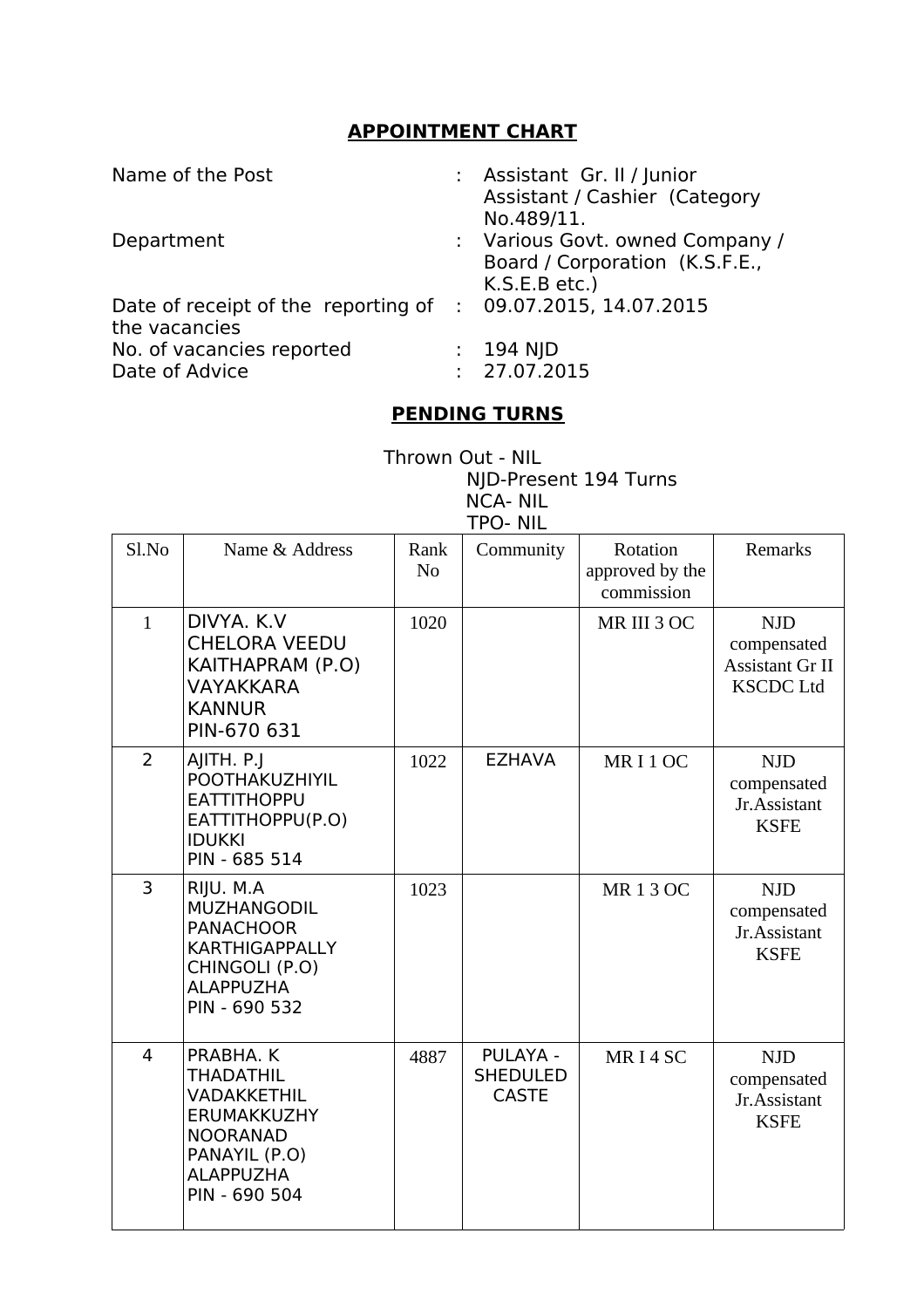| 5              | VINOD. E.R<br><b>ELAVUMKAL HOUSE</b><br><b>NATHUKALLU</b><br>UPPUKANDAM (P.O)<br><b>KATTAPPANA</b><br>PIN-685 510                              | 1078          | <b>VANIKA</b><br><b>VAISYA-OBC</b> | MRI10OBC           | <b>NJD</b><br>compensated<br>Jr.Assistant<br><b>KSFE</b> |
|----------------|------------------------------------------------------------------------------------------------------------------------------------------------|---------------|------------------------------------|--------------------|----------------------------------------------------------|
| 6              | <b>GAYATHRI. S</b><br><b>SREELAKAM VANDA</b><br>VANDAJUNCTION<br>KARIPOOR (P.O)<br>NEDUMANGAD<br><b>TRIVANDRUM</b><br>PIN-695 541              | 1025          |                                    | <b>MRI11OC</b>     | <b>NJD</b><br>compensated<br>Jr.Assistant<br><b>KSFE</b> |
| $\overline{7}$ | SRIVIDYA. K.A<br>KANNANMEDU<br><b>KOZHINJAMPARA</b><br><b>PALAKKAD</b><br>PIN-678 555                                                          | 1028          | <b>EZHAVA</b>                      | <b>MRI150C</b>     | <b>NJD</b><br>compensated<br>Jr.Assistant<br><b>KSFE</b> |
| 8              | ANCY. M<br><b>ANAS MANZIL</b><br>VANCHUVAM<br>CHULLIMANOOR (P.O)<br>NEDUMANGAD<br><b>TRIVANDRUM</b><br>PIN-695 541                             | 1872          | <b>MUSLIM</b>                      | MR 1 16 M          | <b>NJD</b><br>compensated<br>Jr.Assistant<br><b>KSFE</b> |
| 9              | SANGEETH. S.T<br>TC-14/1211<br>PALAVILA VEEDU<br><b>LENIN NAGAR</b><br><b>PALAYAM</b><br>VIKAS BHAVAN(P.O)<br><b>TRIVANDRUM</b><br>PIN-695 033 | 1029          |                                    | <b>MR II 57 OC</b> | <b>NJD</b><br>compensated<br>Jr.Assistant<br><b>KSFE</b> |
| 10             | DINU. D<br><b>SATHI VILASAM</b><br>AKKAL (P.O)<br><b>KOLLAM</b><br>PIN-691 516                                                                 | 1030          | <b>EZHAVA</b>                      | <b>MR II 61 OC</b> | <b>NJD</b><br>compensated<br>Jr.Assistant<br><b>KSFE</b> |
| 11             | DIVYASREE. E.P<br>SREEVIJAYAM<br><b>KOLACHERI</b><br>KANNUR (P.O)<br>PIN-670 601                                                               | 13 PH<br>Deaf |                                    | 166 PH DEAF        | <b>NJD</b><br>compensated<br>Jr.Assistant<br><b>KSFE</b> |
| 12             | SHIJILA RANI. D.L<br><b>MOOKRAN KANDY-</b><br><b>HOUSE</b><br><b>NANMINDA POST</b><br><b>KOZHIKODE</b><br>PIN-673 613                          | 4938          | PULAYAN-SC                         | MR II 64 SC        | <b>NJD</b><br>compensated<br>Jr.Assistant<br><b>KSFE</b> |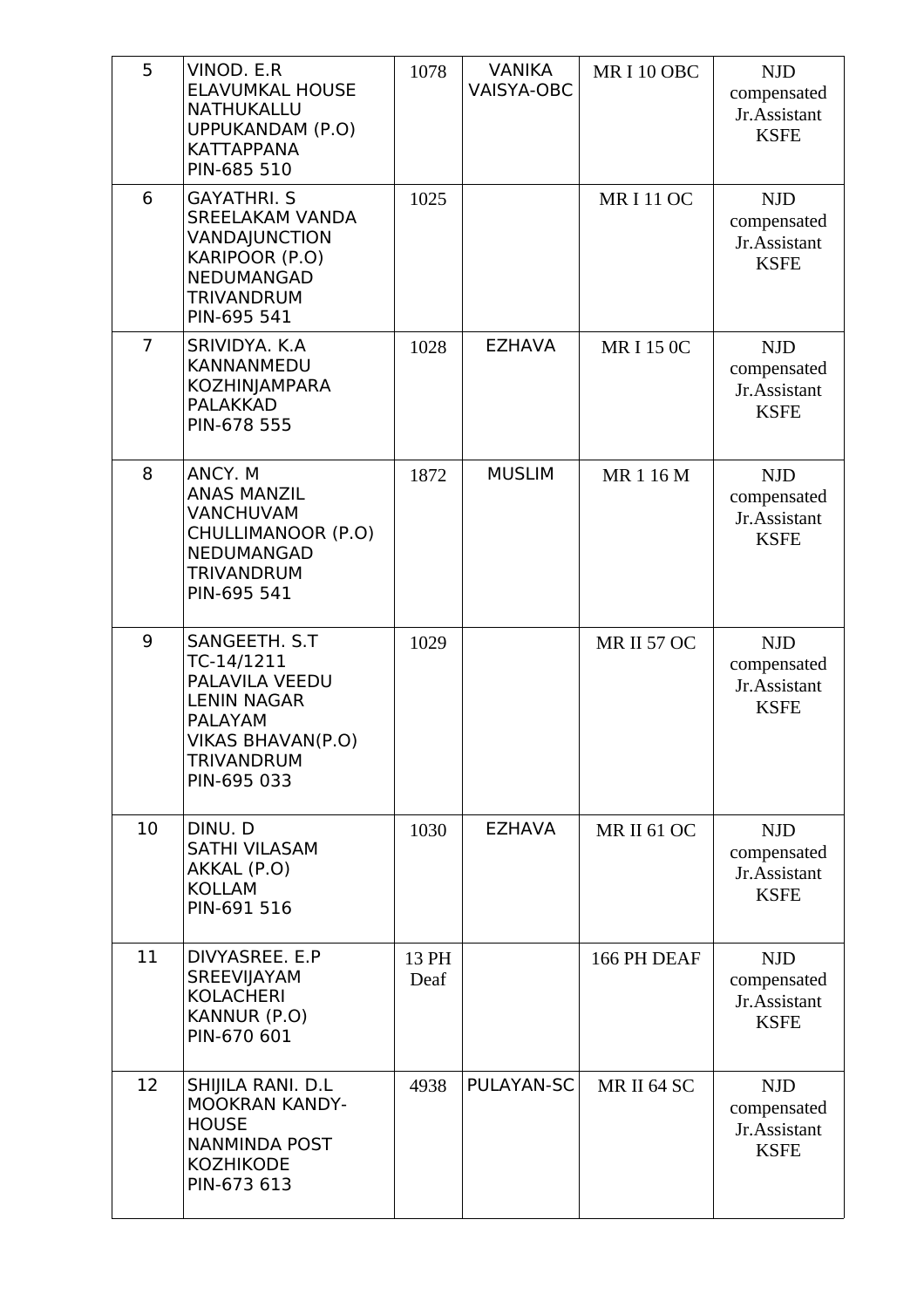| 13 | ANJU. R. NAIR<br><b>ANJU NIVAS</b><br>SREENARAYANA-PURAM<br>VADASSERIKONAM(P.O)<br>VARKALA<br><b>TRIVANDRUM</b><br>PIN-695 143 | 1031                |                                                      | <b>MR II 81 OC</b>     | <b>NJD</b><br>compensated<br>Jr.Assistant<br><b>KSFE</b> |
|----|--------------------------------------------------------------------------------------------------------------------------------|---------------------|------------------------------------------------------|------------------------|----------------------------------------------------------|
| 14 | SUMAYYABEEVI. A<br>MEPPURATHU HOUSE<br><b>PMC IX/263</b><br>PATHANAMTHITTA<br>689 645                                          | 1922                | <b>MUSLIM</b>                                        | <b>MR II 86 M</b>      | <b>NJD</b><br>compensated<br>Jr.Assistant<br><b>KSFE</b> |
| 15 | CHINCHU. P<br>PATHIYARATHU HOUSE<br>OLAKETTIYAMBALAM(P.O)<br>ALAPPUZHA<br>PIN-690 510                                          | 1032                | <b>EZHAVA</b>                                        | <b>MR II 89 OC</b>     | <b>NJD</b><br>compensated<br>Jr.Assistant<br><b>KSFE</b> |
| 16 | ASA LAKSHMY. B.S.<br><b>LAKSHMI SADANAM</b><br><b>KACHANI</b><br>KARAKULAM (P.O)<br><b>TRIVANDRUM</b><br>PIN-695 564           | 1121                | OBC-<br><b>VELUTHEDA</b><br><b>THU NAIR</b>          | MR II 90 OBC           | <b>NJD</b><br>compensated<br>Jr.Assistant<br><b>KSFE</b> |
| 17 | <b>LINTA DAVID</b><br><b>THENKALLEL HOUSE</b><br><b>KEERITHODE (P.O)</b><br><b>IDUKKI</b><br>PIN-685 606                       | 26 S/L<br><b>ST</b> | <b>CHRISTIAN</b><br><b>MALAI</b><br><b>ARAYAN-ST</b> | <b>MR II 92 ST</b>     | <b>NJD</b><br>compensated<br>Jr.Assistant<br><b>KSFE</b> |
| 18 | <b>SRUTHI. S</b><br><b>SREYAS</b><br><b>MALIBHAGOM</b><br>CHAVARA SOUTH(P.O)<br><b>KOLLAM</b><br>PIN-691 584                   | 1033                |                                                      | <b>MR II 93 OC</b>     | <b>NJD</b><br>compensated<br>Jr.Assistant<br><b>KSFE</b> |
| 19 | SAJEEVAN CHACKO<br>KOTTAMURICKAL<br>KUDAMALOOR (P.O)<br><b>KOTTAYAM</b><br>PIN- 686 017                                        | 17 PH<br>ortho      |                                                      | 199 PH<br><b>ORTHO</b> | <b>NJD</b><br>compensated<br>Jr.Assistant<br><b>KSFE</b> |
| 20 | RAJITHA. C.R<br><b>CHITTETH HOUSE</b><br><b>PULPALLY</b><br>KALANADIKOLLY(P.O)<br><b>WAYANAD</b><br>PIN-673 579                | 1034                | <b>EZHAVA</b>                                        | MR III 1 OC            | <b>NJD</b><br>compensated<br>Jr.Assistant<br><b>KSFE</b> |
| 21 | MANUGHOSH. P<br><b>ALUMPARA HOUSE</b><br>PALLASSENA POST<br><b>PALAKKAD</b><br>PIN-678 505                                     | 1036                | <b>EZHAVA</b>                                        | MR III 54 E            | <b>NJD</b><br>compensated<br>Jr.Assistant<br><b>KSFE</b> |
| 22 | GIRIJA. G<br>DEVAGOMATHEEYAM<br>MUKUNDAPURAM (P.O)<br><b>KOLLAM</b><br>PIN-691 585                                             | 14 PH<br>Deaf       |                                                      | 266 PH DEAF            | <b>NJD</b><br>compensated<br>Jr.Assistant<br><b>KSFE</b> |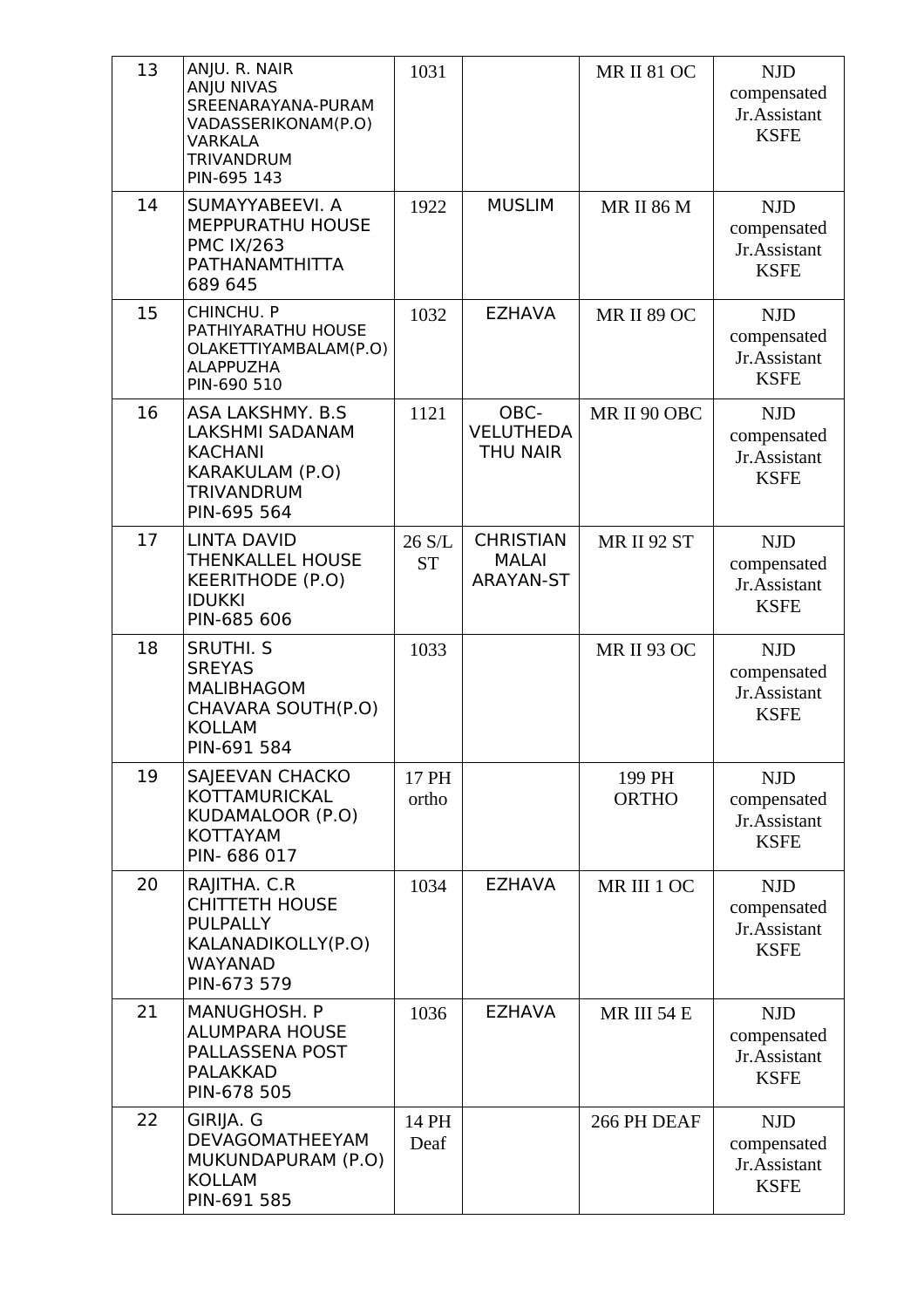| 23 | NIDHU. S.C<br><b>NIDHILAYAM</b><br>TC 18/443/1<br><b>THELIBHAGOM</b><br>ARAMADA (P.O)<br><b>TRIVANDRUM</b><br>PIN-695 032                 | 1037 |                   | MR III 75 OC        | <b>NJD</b><br>compensated<br>Jr.Assistant<br><b>KSFE</b> |
|----|-------------------------------------------------------------------------------------------------------------------------------------------|------|-------------------|---------------------|----------------------------------------------------------|
| 24 | ARUNCHANDRAN. K.V<br><b>KUNHIKANNAN</b><br><b>PANIKKAR HOUSE</b><br>EDATTTUMMAL<br>TRIKARIPUR (P.O)<br><b>KASARAGOD</b><br>PIN-671 310    | 1040 | <b>THIYYA</b>     | MR III 78 E         | <b>NJD</b><br>compensated<br>Jr.Assistant<br><b>KSFE</b> |
| 25 | SINDU. S<br>KOTTAPPALLIL VEEDU<br><b>CHITTOOR</b><br>PONMANA (P.O)<br><b>CHAVARA</b><br><b>KOLLAM</b><br>PIN-691 583                      | 1039 |                   | <b>MR III 81 OC</b> | <b>NJD</b><br>compensated<br>Jr.Assistant<br><b>KSFE</b> |
| 26 | SHEBAN. V.K<br><b>JEHAN MANZIL</b><br>VAYALAKKAD<br><b>ALUVA</b><br>U C COLLEGE (P.O)<br><b>ERNAKULAM</b><br>PIN-683 102                  | 1931 | <b>MUSLIM</b>     | MR III 86 M         | <b>NJD</b><br>compensated<br>Jr.Assistant<br><b>KSFE</b> |
| 27 | <b>CHANDRIKA</b><br><b>BALACHANDRAN</b><br><b>KEDARAM EDAMANA-</b><br><b>HOUSE</b><br>VELLANGALLUR(P.O)<br><b>THRISSUR</b><br>PIN-680 662 | 1042 |                   | MR III 93 OC        | <b>NJD</b><br>compensated<br>Jr.Assistant<br><b>KSFE</b> |
| 28 | HAJARA ABBAS. R<br>P AZEEZ HOUSE<br><b>KILLY</b><br>KOLLODU (P.O)<br><b>KATTAKADA</b><br><b>TRIVANDRUM</b><br>PIN-695 571                 | 1953 | <b>MUSLIM</b>     | MR III 96 M         | <b>NJD</b><br>compensated<br>Jr.Assistant<br><b>KSFE</b> |
| 29 | SUMANGALA. N.S.<br><b>KALAVAMPARA HOUSE</b><br>CHERAI (P.O)<br><b>ERNAKULAM</b><br>PIN-683 514                                            | 1043 | <b>EZHAVA</b>     | MR III 97 OC        | <b>NJD</b><br>compensated<br>Jr.Assistant<br><b>KSFE</b> |
| 30 | SREEJA. K<br><b>WEST HOUSE</b><br><b>KAMMANTHARA</b><br>PALLASSANA (P.O)<br><b>PALAKKAD</b><br>PIN-678 505                                | 1175 | <b>VISWAKARMA</b> | <b>MR III 100 V</b> | <b>NJD</b><br>compensated<br>Jr.Assistant<br><b>KSFE</b> |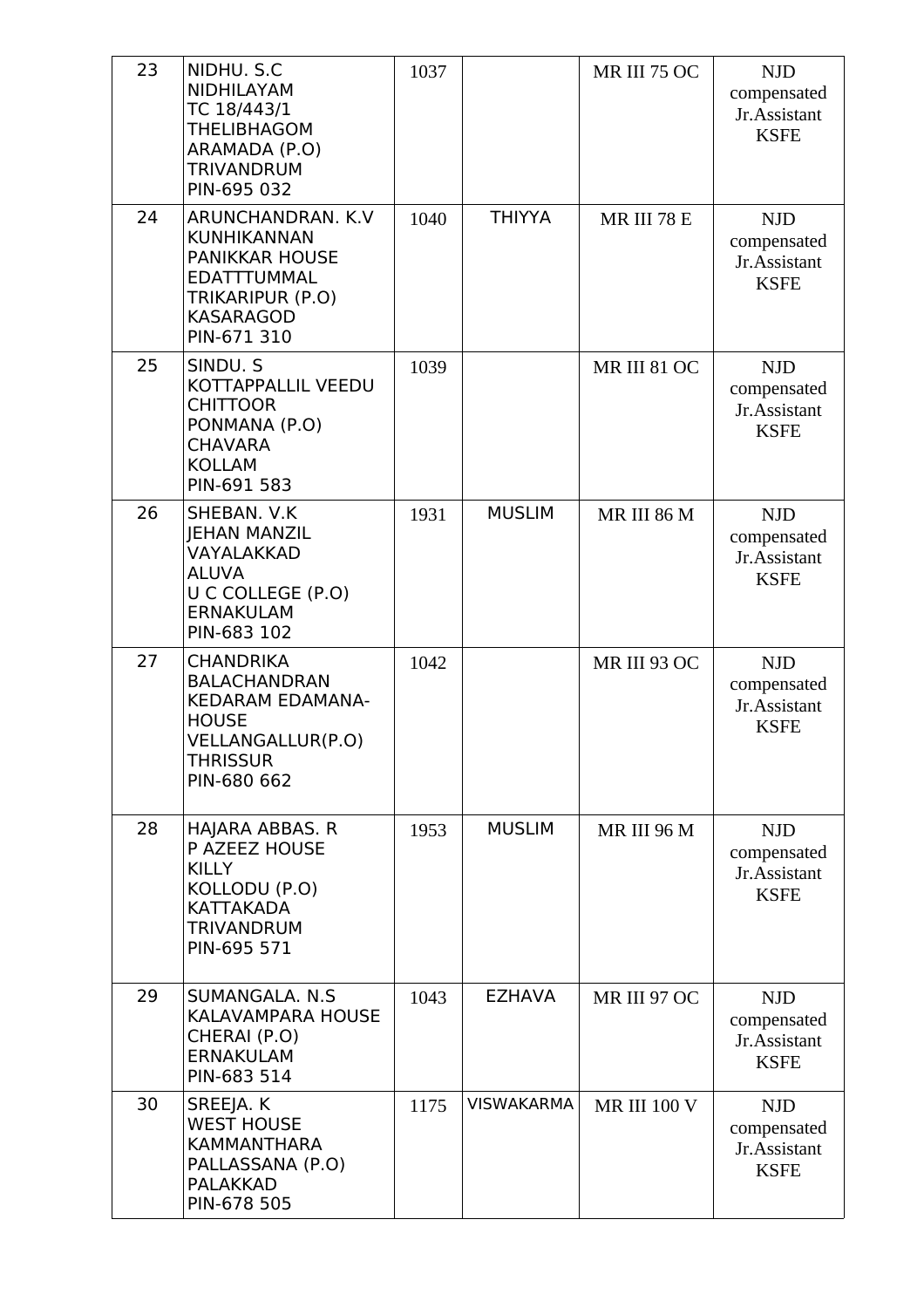| 31 | <b>BINDU.S</b><br>KONNILAZHIKATHU-<br><b>HOUSE</b><br>KARIMTHOTTUVA(P.O)<br><b>KOLLAM</b><br>PIN-690 540                                            | 1044                  |                                 | MR IV 7 OC         | <b>NJD</b><br>compensated<br>Jr.Assistant<br><b>KSFE</b> |
|----|-----------------------------------------------------------------------------------------------------------------------------------------------------|-----------------------|---------------------------------|--------------------|----------------------------------------------------------|
| 32 | <b>ANINA MORRIS</b><br><b>CHARANGATTU HOUSE</b><br><b>CRRA LANE E-28 A</b><br><b>CHALAKUZHY</b><br>PATTOM (P.O)<br><b>TRIVANDRUM</b><br>PIN-695 004 | 2335                  | <b>LATIN</b><br><b>CATHOLIC</b> | MR IV 8 LC/AI      | <b>NJD</b><br>compensated<br>Jr.Assistant<br><b>KSFE</b> |
| 33 | <b>SUBHA B NAIR</b><br><b>SUBHASREE</b><br>SRA 111 TC 17/1209<br><b>PANGODE</b><br><b>THIRUMALA</b><br><b>TRIVANDRUM</b><br>PIN-695 006             | 1045                  |                                 | <b>MR IV 13 0C</b> | <b>NJD</b><br>compensated<br>Jr.Assistant<br><b>KSFE</b> |
| 34 | PRIYA. R<br>SARASWATHIMANDIRAM<br><b>KADAVOOR</b><br>PERINAD (P.O)<br><b>KOLLAM</b><br>PIN-691 601                                                  | 1182                  | <b>VISWAKARMA</b>               | <b>MR IV 20 V</b>  | <b>NJD</b><br>compensated<br>Jr.Assistant<br><b>KSFE</b> |
| 35 | AKHIL. P.R<br>PULLARKKAT (H)<br>MADAPLATHURUTH<br>MOOTHAKUNNAM (P.O)<br><b>ERNAKULAM</b><br>PIN-683 516                                             | 15 PH<br><b>Blind</b> |                                 | 333 PH BLIND       | <b>NJD</b><br>compensated<br>Jr.Assistant<br><b>KSFE</b> |
| 36 | SHAIJA. K<br>KUNHUMMANDY-<br><b>HOUSE</b><br>P.O. CHIRAKKAL<br><b>KANNUR</b><br>PIN-670 011                                                         | 1046                  | <b>EZHAVA</b>                   | <b>MR IV 25 OC</b> | <b>NJD</b><br>compensated<br>Jr.Assistant<br><b>KSFE</b> |
| 37 | SINDHU. N<br><b>SINDHU BHAVAN</b><br>THALAVOOKONAM<br>KUZHIMATHICADU(P.O)<br><b>KOLLAM</b><br>PIN-691 509                                           | 1047                  |                                 | <b>MR IV 27 OC</b> | <b>NJD</b><br>compensated<br>Jr.Assistant<br><b>KSFE</b> |
| 38 | SHILEEDHI. T.D<br>THOZHUTHUNGAL<br><b>HOUSE</b><br><b>MOOTHAKUNNAM</b><br><b>ERNAKULAM</b><br>PIN-683 516                                           | 1049                  | <b>EZHAVA</b>                   | <b>MRIV 28 E</b>   | <b>NJD</b><br>compensated<br>Jr.Assistant<br><b>KSFE</b> |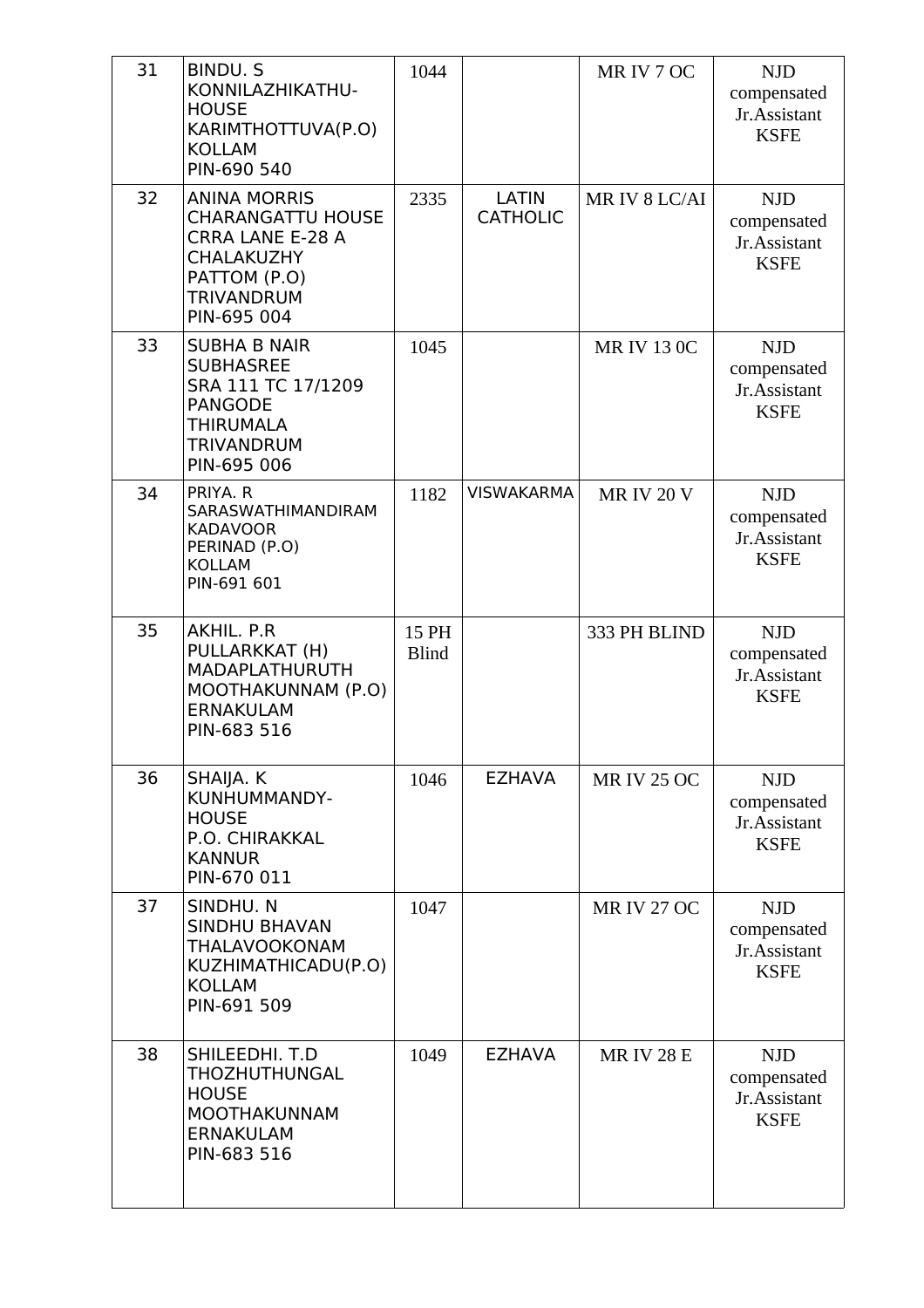| 39 | <b>BINDU, V</b><br><b>KAIMURIYIL</b><br><b>PUTHIYAVILA</b><br>PATTOLIMARKET(P.O)<br>690 531                                     | 1048 |                            | <b>MR IV 29 OC</b> | <b>NJD</b><br>compensated<br>Jr.Assistant<br><b>KSFE</b> |
|----|---------------------------------------------------------------------------------------------------------------------------------|------|----------------------------|--------------------|----------------------------------------------------------|
| 40 | ARUNKUMAR. S<br>PELLATHUVILA<br><b>MEKKATHIL</b><br><b>KADAMPANAD SOUTH</b><br>MANAMPUZHA (P.O)<br><b>KOLLAM</b><br>PIN-691 553 | 1051 |                            | <b>MR IV 37 OC</b> | <b>NJD</b><br>compensated<br>Jr.Assistant<br><b>KSFE</b> |
| 41 | LEKHA, V.P<br><b>THEERAM</b><br><b>AARMADE</b><br><b>SULTHAN BATHERY</b><br><b>KUPPADI</b><br><b>WAYANAD</b><br>PIN-673 592     | 1052 |                            | <b>MR IV 43 OC</b> | <b>NJD</b><br>compensated<br>Jr.Assistant<br><b>KSFE</b> |
| 42 | ANUSHA. P<br><b>PULARI HOUSE</b><br><b>ATHOLI</b><br><b>KOZHIKODE</b><br>PIN-673 315                                            | 1352 | MUKAYA-<br><b>DHEEVARA</b> | <b>MRIV50D</b>     | <b>NJD</b><br>compensated<br>Jr.Assistant<br><b>KSFE</b> |
| 43 | SHEEJA RANI. V.P<br><b>BEENA NIVAS</b><br>TC 41/382<br><b>KURIYATHY</b><br><b>MANACAUD</b><br><b>TRIVANDRUM</b><br>PIN-695 009  | 1054 |                            | <b>MR IV 53 OC</b> | <b>NJD</b><br>compensated<br>Jr.Assistant<br><b>KSFE</b> |
| 44 | SUJATHA. M<br>THELAM PARAMBATH-<br><b>HOUSE</b><br><b>KALLEMPADAM</b><br><b>NILAMBUR POST</b><br>PIN-679 329                    | 1056 |                            | <b>MR IV 55 OC</b> | <b>NJD</b><br>compensated<br>Jr.Assistant<br><b>KSFE</b> |
| 45 | NOUSHAD. V<br><b>VALAPPIL</b><br><b>PADANILAM</b><br><b>KOZHIKODE</b><br>PIN-673 571                                            | 1955 | <b>MUSLIM</b>              | <b>MRIV56M</b>     | <b>NJD</b><br>compensated<br>Jr.Assistant<br><b>KSFE</b> |
| 46 | REKHA. S<br>THENGINAZHUTHU-<br><b>THEKKATHIL</b><br><b>SASTHAMCOTTA</b><br>VENGA (P.O)<br><b>KOLLAM</b><br>PIN-690 569          | 1057 |                            | <b>MR IV 59 OC</b> | <b>NJD</b><br>compensated<br>Jr.Assistant<br><b>KSFE</b> |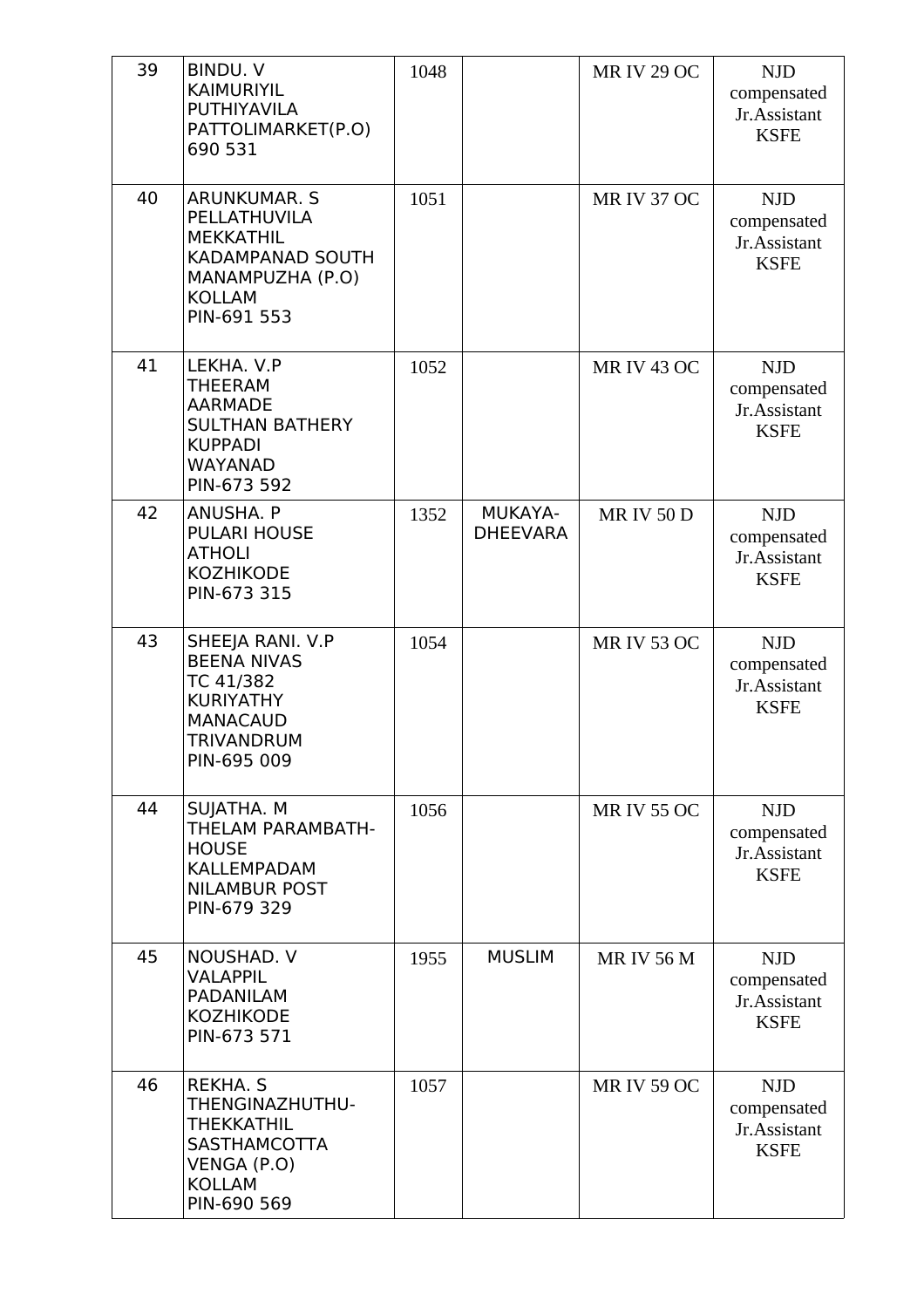| 47 | SMITHA. S.T<br><b>SURENDRA SADANAM</b><br>PANAYARAKUNNU<br>KATTACHALKUZHI(P.O)<br><b>TRIVANDRUM</b><br>PIN-695 509                      | 1415 | <b>HINDU</b><br><b>NADAR</b> | MR IV 60 HN        | <b>NJD</b><br>compensated<br>Jr.Assistant<br><b>KSFE</b> |
|----|-----------------------------------------------------------------------------------------------------------------------------------------|------|------------------------------|--------------------|----------------------------------------------------------|
| 48 | SHEENA. S<br><b>SHEEJALAYAM</b><br>MANGAD (P.O)<br><b>KOLLAM</b><br>PIN-691 015                                                         | 1058 | <b>EZHAVA</b>                | <b>MR IV 67 OC</b> | <b>NJD</b><br>compensated<br>Jr.Assistant<br><b>KSFE</b> |
| 49 | REMYA. K.S.<br><b>KRISHNAKRIPA HOUSE</b><br>THRIKKALATHOOR(P.O)<br>683 541                                                              | 1208 | <b>VISWAKARMA</b>            | <b>MR IV 70 V</b>  | <b>NJD</b><br>compensated<br>Jr.Assistant<br><b>KSFE</b> |
| 50 | JASMIN. K.S.<br><b>MANGALATH HOUSE</b><br><b>PULLUT</b><br><b>KODUNGALLUR</b><br><b>THRISSUR</b><br>PIN-680 663                         | 1059 | <b>EZHAVA</b>                | <b>MR IV 83 OC</b> | <b>NJD</b><br>compensated<br>Jr.Assistant<br><b>KSFE</b> |
| 51 | <b>DIVYA VENUGOPAL</b><br>MURALEEDHARA-<br><b>MANDIRAM</b><br><b>KUREEPUZHA CHERRY</b><br>KAVANAD (P.O)<br><b>KOLLAM</b><br>PIN-691 003 | 1060 |                              | MR V 3 OC          | <b>NJD</b><br>compensated<br>Jr.Assistant<br><b>KSFE</b> |
| 52 | MANEESHA, S.B<br>KALPAKASSERIL<br><b>KESAVAPURAM</b><br>KARUNAGAPPALLY(P.O)<br><b>KOLLAM</b><br>PIN-690 518                             | 4958 | PULAYAN-SC                   | MR V 4 SC          | <b>NJD</b><br>compensated<br>Jr.Assistant<br><b>KSFE</b> |
| 53 | PRINCY. B<br>KIZHAKEVILAKAM<br>PANDAKASALA<br>CHIRAYINKEEZHU<br>TRIVANDRUM<br>PIN-695 304                                               | 4999 | <b>THANDAN-</b><br><b>SC</b> | <b>MR V 12 SC</b>  | <b>NJD</b><br>compensated<br>Jr.Assistant<br><b>KSFE</b> |
| 54 | SMITHA. S.PILLAI<br>SMITHA BHAVANAM<br>THEVALAKKARA<br>PADINJATTAKKARA(P.O)<br>PIN-690 524                                              | 1061 |                              | <b>MR V 13 OC</b>  | <b>NJD</b><br>compensated<br>Jr.Assistant<br><b>KSFE</b> |
| 55 | SWAPNA. P.K<br>THERUPARAMBIL-<br><b>HOUSE</b><br><b>KARIYANOOR</b><br>ERUMAPETTY (P.O)<br><b>THRISSUR</b><br>PIN-680 584                | 1062 | <b>EZHAVA</b>                | <b>MR V 14 E</b>   | <b>NJD</b><br>compensated<br>Jr.Assistant<br><b>KSFE</b> |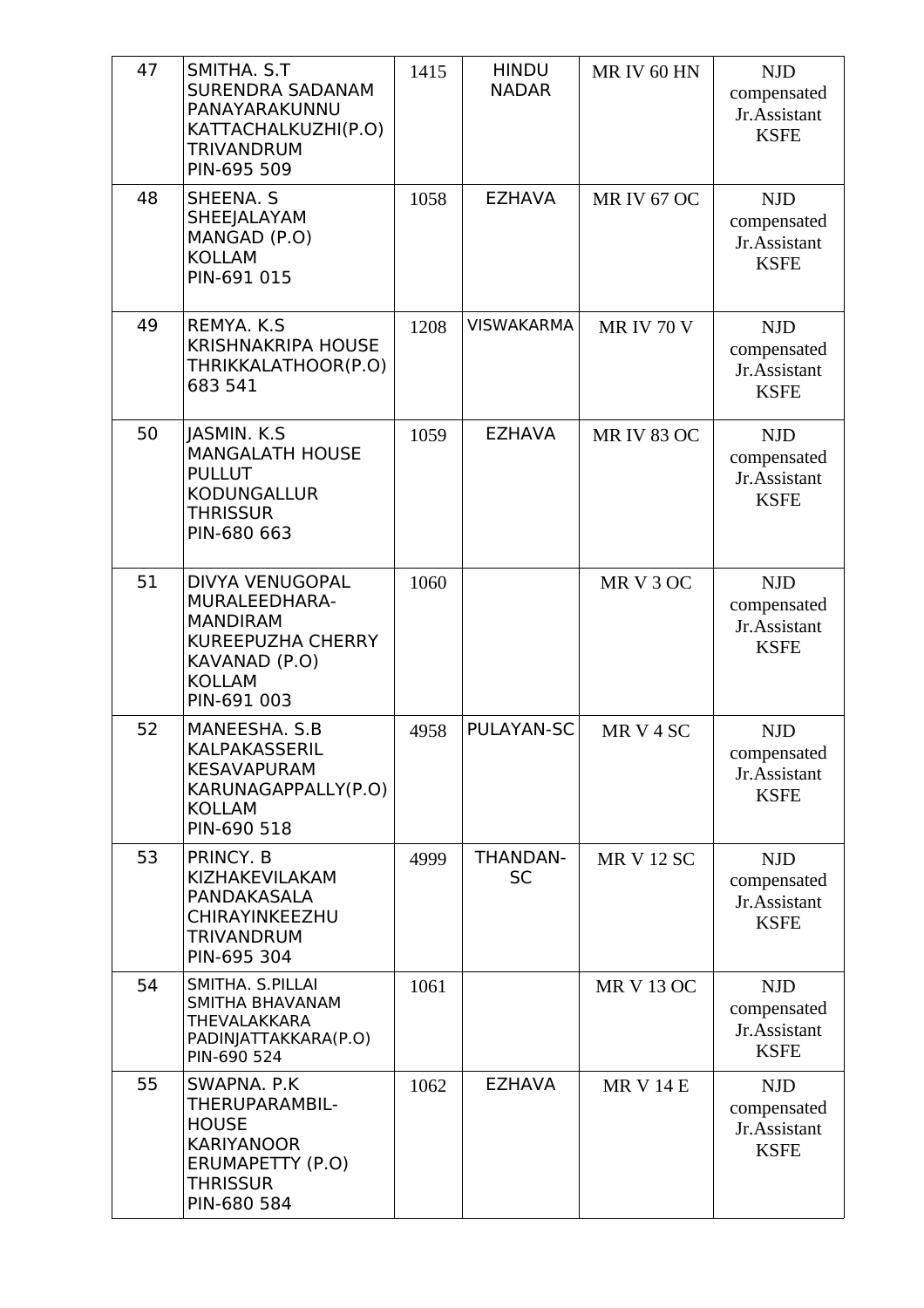| 56<br>57 | <b>JULIE. V</b><br>MULAYILAZHAKATHU-<br><b>VEEDU</b><br>MEVANAKKONAM<br>KALLUVATHUKKAL(P.O)<br><b>KOLLAM</b><br>PIN-691 578<br>SUJITHA. C.S. | 1067<br>1221          | <b>EZHAVA</b><br><b>VISWAKARMA</b> | <b>MR V 18 E</b><br><b>MR V 20 V</b> | <b>NJD</b><br>compensated<br>Jr.Assistant<br><b>KSFE</b><br><b>NJD</b> |
|----------|----------------------------------------------------------------------------------------------------------------------------------------------|-----------------------|------------------------------------|--------------------------------------|------------------------------------------------------------------------|
|          | THURUVELIPUTHEN-<br><b>VEEDU</b><br><b>KOLLA</b><br>PANAVOOR (P.O)<br>NEDUMANGADU<br><b>TRIVANDRUM</b><br>PIN-695 568                        |                       |                                    |                                      | compensated<br>Jr.Assistant<br><b>KSFE</b>                             |
| 58       | RATHEESH. R<br>TC 24/989<br><b>REMYA KALLUVILAKOM</b><br>THYCAUD (P.O)<br><b>TRIVANDRUM</b><br>PIN-695 014                                   | 16 PH<br><b>Blind</b> |                                    | 433 PH BLIND                         | <b>NJD</b><br>compensated<br>Jr.Assistant<br><b>KSFE</b>               |
| 59       | <b>VINEETHA. V</b><br><b>VETTIKKUNNIL VISHNU-</b><br><b>VIHAR</b><br>ERAVIMANGALAM(P.O)<br>PERINTHALMANNA<br><b>MALAPURAM</b><br>PIN-679 340 | 5053                  | <b>KANAKKAN-</b><br><b>SC</b>      | <b>MR V 24 SC</b>                    | <b>NJD</b><br>compensated<br>Jr.Assistant<br><b>KSFE</b>               |
| 60       | RENJINI. R<br>SHANTHINIKETHAN-<br><b>HOUSE</b><br><b>KUNNAMTHANAM</b><br><b>PALACKAL</b><br>THAKADI(P.O)<br>PATHANAMTHITTA<br>PIN-689 581    | 1063                  |                                    | <b>MR V 29 OC</b>                    | <b>NJD</b><br>compensated<br>Jr.Assistant<br><b>KSFE</b>               |
| 61       | SARBIN. J<br><b>LAKSHMI KRIPA</b><br><b>NADUTHALATH</b><br><b>PARAMBA</b><br>KARUVESSERY(P.O)<br><b>CALICUT</b><br>PIN-673 010               | 1064                  |                                    | <b>MR V 45 OC</b>                    | <b>NJD</b><br>compensated<br>Jr.Assistant<br><b>KSFE</b>               |
| 62       | VIDYA. V<br><b>ABHILASH BHAVAN</b><br>PANAYAM (P.O)<br><b>PERINAD</b><br><b>KOLLAM</b><br>PIN-691 601                                        | 1066                  |                                    | <b>MR V 47 OC</b>                    | <b>NJD</b><br>compensated<br>Jr.Assistant<br><b>KSFE</b>               |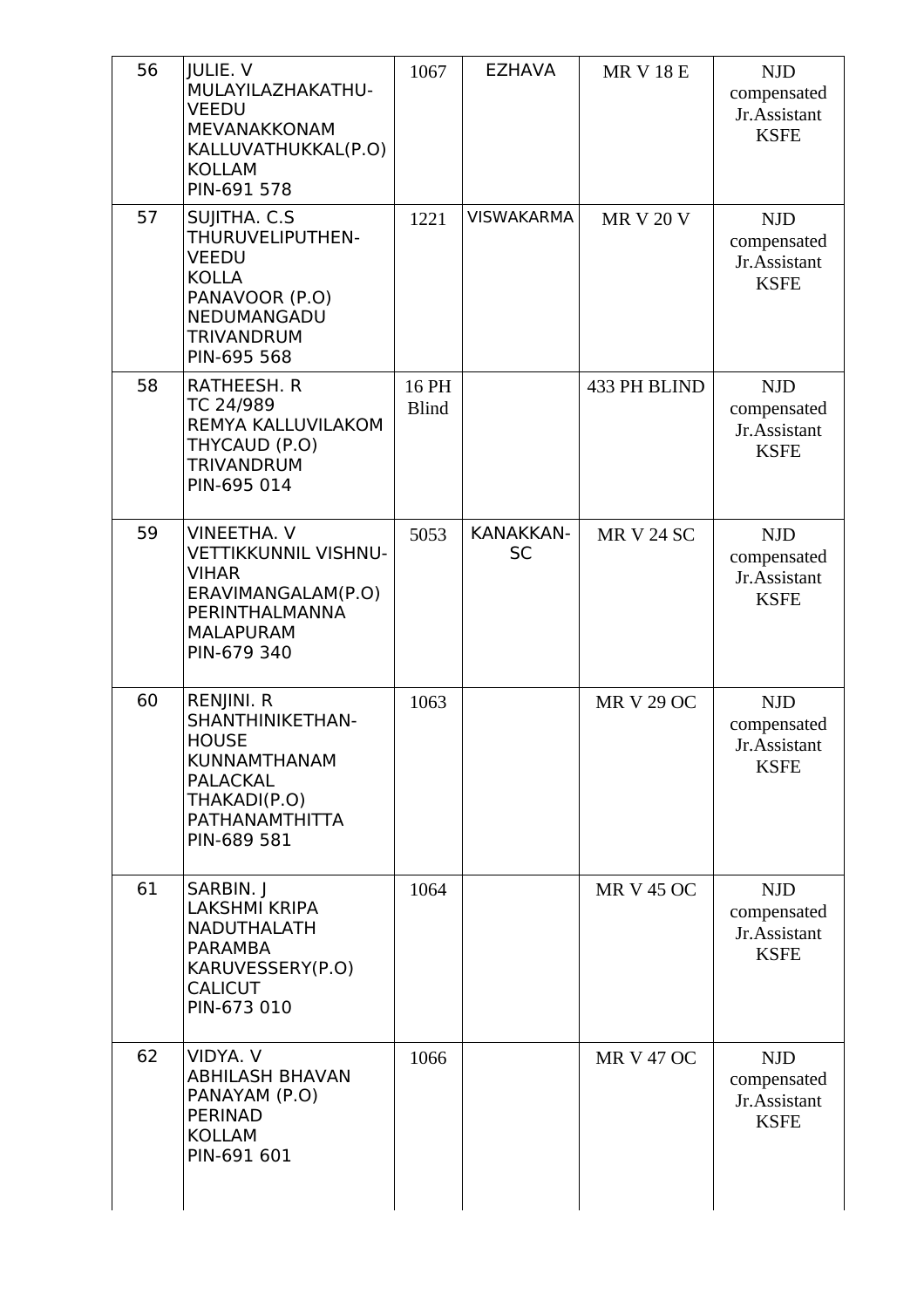| 63 | <b>JESIYA. T.S</b><br><b>ALNOOR</b><br><b>ANDOOR</b><br>KURAKKADA (P.O)<br>PIN-695 104                                                               | 1956 | <b>MUSLIM</b>            | <b>MR V 56 M</b>  | <b>NJD</b><br>compensated<br>Jr.Assistant<br><b>KSFE</b> |
|----|------------------------------------------------------------------------------------------------------------------------------------------------------|------|--------------------------|-------------------|----------------------------------------------------------|
| 64 | SAVIJA. V.S<br><b>VARNIKA</b><br><b>KOMBIL</b><br><b>KARUMALA POST</b><br><b>BALUSSERI (VIA)</b><br>PIN-673 612                                      | 1068 |                          | <b>MR V 59 OC</b> | <b>NJD</b><br>compensated<br>Jr.Assistant<br><b>KSFE</b> |
| 65 | SEEMA. O<br>RAJI BHAVANAM<br><b>SOORAND SOUTH</b><br>KAKKAKUNNU (P.O)<br><b>KOLLAM</b><br>PIN-690 522                                                | 1294 | <b>VISWAKARMA</b>        | <b>MR V 70 V</b>  | <b>NJD</b><br>compensated<br>Jr.Assistant<br><b>KSFE</b> |
| 66 | SINI. S.S.<br><b>ANANDA VILASOM</b><br>PVRA 24 NEAR TB<br><b>JUNCTION</b><br>ATTINGAL (P.O)<br><b>TRIVANDRUM</b><br>PIN-695 101                      | 1069 | <b>EZHAVA</b>            | <b>MR V 73 OC</b> | <b>NJD</b><br>compensated<br>Jr.Assistant<br><b>KSFE</b> |
| 67 | <b>SONA RANI. A.S.</b><br>KOODU, TC 2/1004(4)<br>PRA 20 B,<br>PUTHUPPALLY LANE<br><b>MEDICAL</b><br>COLLEGE(P.O)<br><b>TRIVANDRUM</b><br>PIN-695 511 | 1070 |                          | <b>MR V 79 OC</b> | <b>NJD</b><br>compensated<br>Jr.Assistant<br><b>KSFE</b> |
| 68 | <b>SARUN, S.S.</b><br><b>MANDAPATHIL HOUSE</b><br>CHEROOR (P.O)<br><b>THRISSUR CITY</b><br>PIN-680 008                                               | 1071 |                          | <b>MR V 87 OC</b> | <b>NJD</b><br>compensated<br>Jr.Assistant<br><b>KSFE</b> |
| 69 | REENU, A<br><b>CHARUMOOD HOUSE</b><br>MATHILIL (P.O)<br><b>KOLLAM</b><br>PIN-691 601                                                                 | 2402 | LATIN<br><b>CATHOLIC</b> | MR V 94 LC/AI     | <b>NJD</b><br>compensated<br>Jr.Assistant<br><b>KSFE</b> |
| 70 | SEEMA. V.S<br>VATTAVILAKKATHU-<br><b>VEEDU</b><br><b>ITHIYOOR</b><br><b>BALARAMAPURAM</b><br><b>TRIVANDRUM</b><br>PIN-695 501                        | 1082 | <b>EZHAVA</b>            | MR VI 2 E         | <b>NJD</b><br>compensated<br>Jr.Assistant<br><b>KSFE</b> |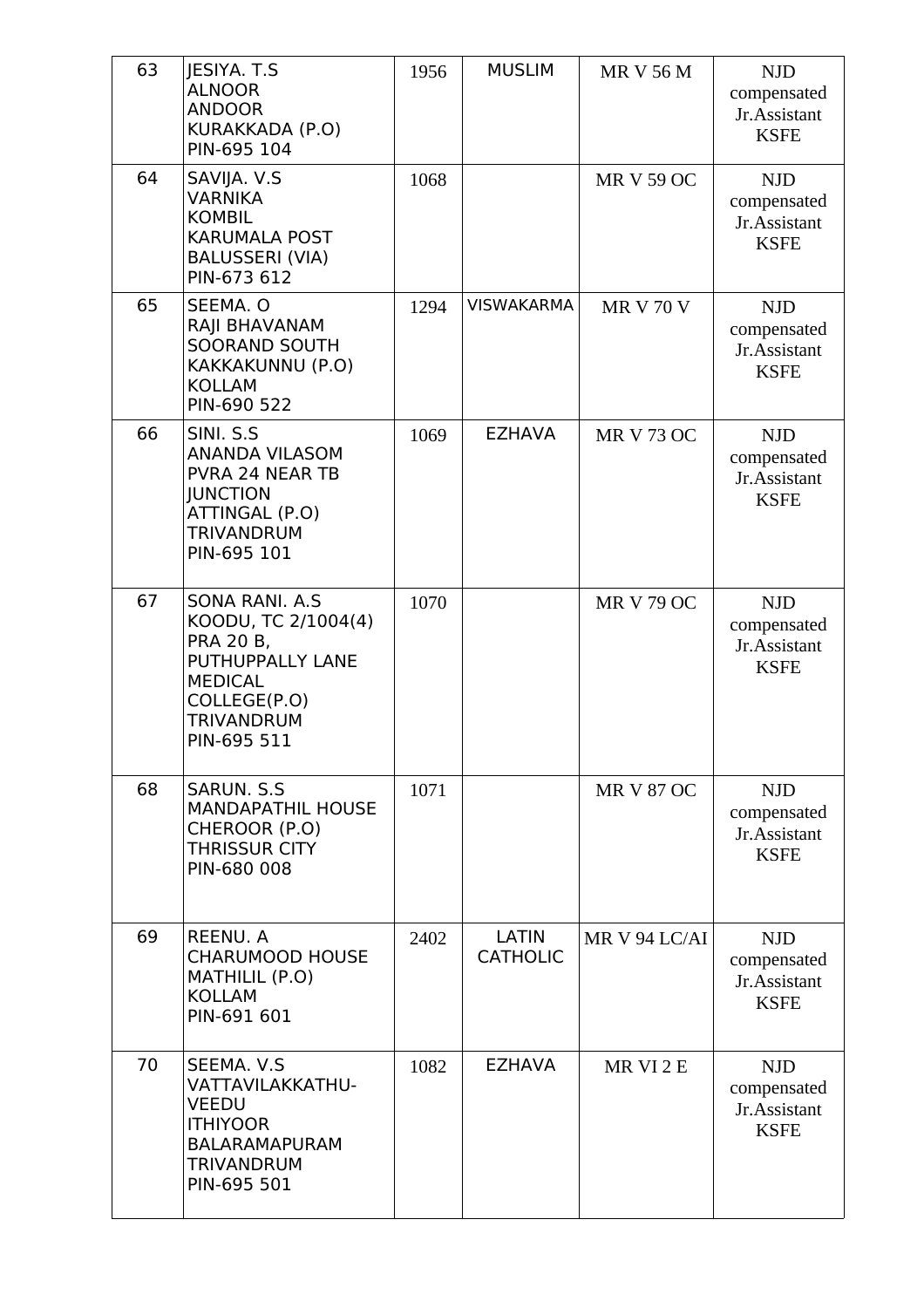| 71 | ANISH. T                                                                                                                              | 1072                  |                                      | MR VI 3 OC                       | <b>NJD</b>                                               |
|----|---------------------------------------------------------------------------------------------------------------------------------------|-----------------------|--------------------------------------|----------------------------------|----------------------------------------------------------|
|    | RASMIBHAVAN<br>CHATHAMANGALAM<br><b>CHOOLUR</b><br><b>KOZHIKODE</b>                                                                   |                       |                                      |                                  | compensated<br>Jr.Assistant<br><b>KSFE</b>               |
|    | PIN-673 601                                                                                                                           |                       |                                      |                                  |                                                          |
| 72 | LAKSHMI. S<br>KIZHANGU VILAKOM<br><b>VALIYAKADA</b><br>CHIRAYINKEEZHU<br>PIN-695 304                                                  | 1087                  | <b>EZHAVA</b>                        | <b>MR VI 14 E</b>                | <b>NJD</b><br>compensated<br>Jr.Assistant<br><b>KSFE</b> |
| 73 | ANOOP. A.R<br><b>ANIL NIVAS</b><br>POOKKOTTUMPADAM<br><b>NILAMBUR</b><br><b>MALAPPURAM</b><br>PIN-679 332                             | 17 PH<br><b>Blind</b> |                                      | 533 PH BLIND                     | <b>NJD</b><br>compensated<br>Jr.Assistant<br><b>KSFE</b> |
| 74 | VIMALJITH. T.K<br>THUNNARUKANDY-<br><b>HOUSE</b><br>ARIYALLUR (P.O)<br><b>MALAPPURAM</b><br>PIN-676 312                               | 1092                  | <b>THIYYA</b>                        | <b>MR VI 18 E</b>                | <b>NJD</b><br>compensated<br>Jr.Assistant<br><b>KSFE</b> |
| 75 | SHABINA. K.C<br><b>VIJESH NIVAS</b><br><b>MADAPEEDIKA</b><br><b>PARAL</b><br><b>KANNUR</b><br>PIN-670 671                             | 1321                  | <b>KARUVAN-</b><br><b>VISWAKARMA</b> | <b>MR VI 20 V</b>                | <b>NJD</b><br>compensated<br>Jr.Assistant<br><b>KSFE</b> |
| 76 | MANJU. K<br><b>KALEEKKAL</b><br>GV-162, TC 3/326(1)M<br>MUTTADA (P.O)<br><b>TRIVANDRUM</b><br>PIN-695 025                             | 5078                  | <b>CHERAMAR-</b><br><b>SC</b>        | MR VI 24 SC                      | <b>NJD</b><br>compensated<br>Jr.Assistant<br><b>KSFE</b> |
| 77 | MUJEEBU RAHIMAN. A<br><b>THACHAKKOTTIL-</b><br><b>HOUSE</b><br>MUNDAMPARAMBA<br>PULIYAKKODE (P.O)<br><b>MALAPPURAM</b><br>PIN-673 641 | 1982                  | <b>MUSLIM</b>                        | <b>MR VI 36 M</b>                | <b>NJD</b><br>compensated<br>Jr.Assistant<br><b>KSFE</b> |
| 78 | VINEETHA, K. PAUL<br><b>SYAM NIVAS</b><br>NELLIKAKUZHI<br>KANJIRANKULAM<br>PIN-695 524                                                | 1950                  | <b>SIUC NADAR</b>                    | <b>MR VI 38</b><br><b>SIUC N</b> | <b>NJD</b><br>compensated<br>Jr.Assistant<br><b>KSFE</b> |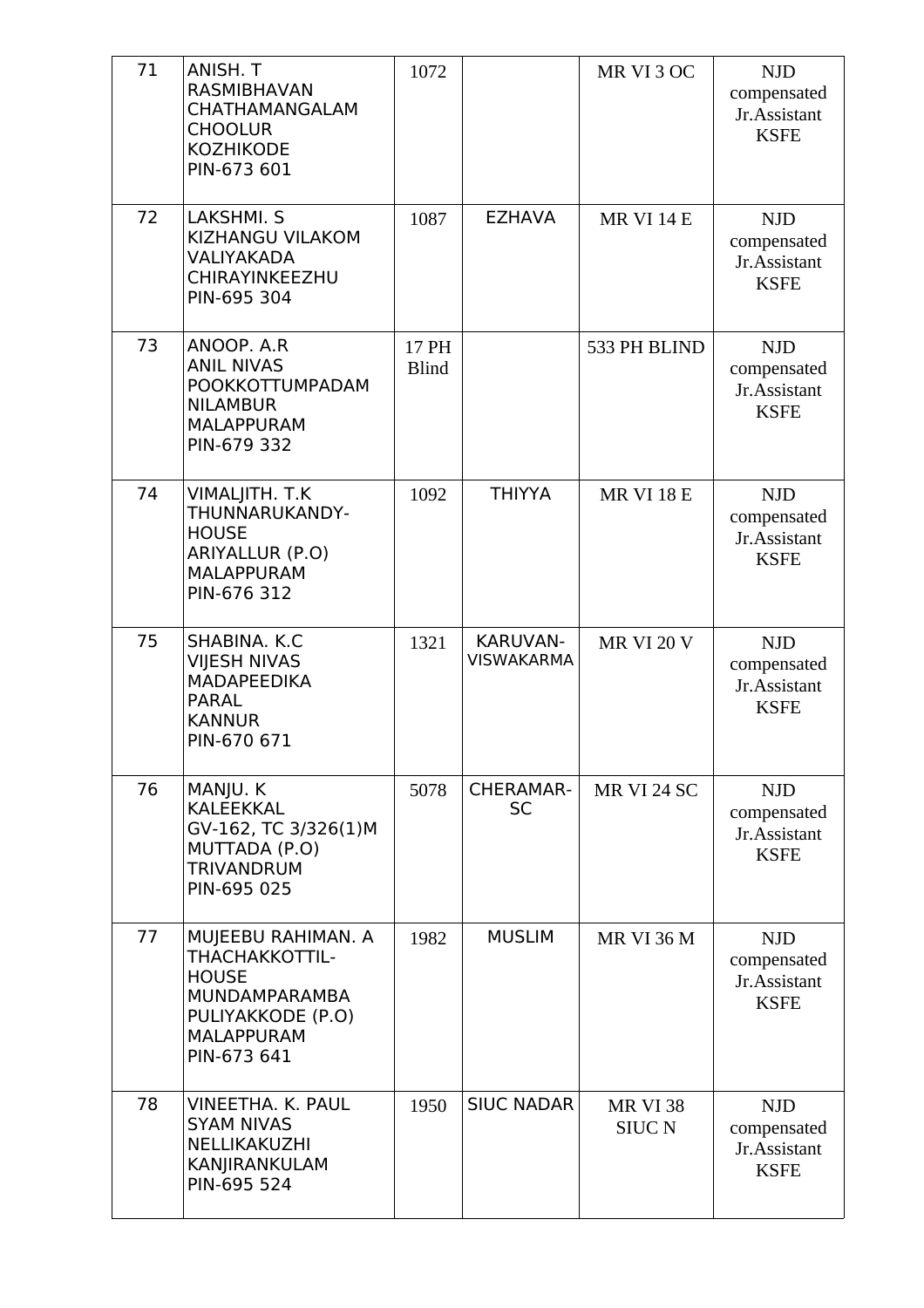| 79 | SHIBI M KOSHY<br>THUNDIL PUTHEN-<br><b>VEEDU</b><br><b>THEVALAKARA</b><br>PADINJATATKARA<br>PIN-690 524                               | 1073 |                              | <b>MR VI 45 OC</b> | <b>NJD</b><br>compensated<br>Jr.Assistant<br><b>KSFE</b> |
|----|---------------------------------------------------------------------------------------------------------------------------------------|------|------------------------------|--------------------|----------------------------------------------------------|
| 80 | FAMINA. A<br><b>THOUHEED NIVAS</b><br><b>SAMBRAMAM</b><br>VATTATHAMARA (P.O)<br><b>KOLLAM</b><br>PIN-691 536                          | 2003 | <b>MUSLIM</b>                | <b>MR VI 46 M</b>  | <b>NJD</b><br>compensated<br>Jr.Assistant<br><b>KSFE</b> |
| 81 | JITHIN. V.K<br>VENGAKANDIYIL<br><b>NARIPPATTA</b><br><b>KOZHIKODE</b><br>PIN-673 506                                                  | 1074 |                              | <b>MR VI 47 OC</b> | <b>NJD</b><br>compensated<br>Jr.Assistant<br><b>KSFE</b> |
| 82 | DIVYA. T.V<br>KALATHIPARAMBIL-<br><b>HOUSE</b><br><b>VYASAPURAM LANE</b><br>KADEBHAGAM<br><b>PALLURUTHY</b><br>KOCHI-6<br>PIN-682 006 | 1648 | <b>DHEEVARA</b>              | <b>MR VI 50 D</b>  | <b>NJD</b><br>compensated<br>Jr.Assistant<br><b>KSFE</b> |
| 83 | ANISH. S<br>KALANGUVILA PUTHEN-<br><b>VEEDU</b><br><b>KALAPPILA</b><br>ODANAVATTOM<br>CHEPRA (P.O)<br><b>KOLLAM</b><br>PIN-691 520    | 1095 | <b>EZHAVA</b>                | <b>MR VI 54 E</b>  | <b>NJD</b><br>compensated<br>Jr.Assistant<br><b>KSFE</b> |
| 84 | <b>JOBIN VARGHEESE</b><br><b>AYIKKARA</b><br>CHANGANKULANGARA<br>VAVVAKKAVU (P.O)<br><b>KOLLAM</b><br>PIN-690 528                     | 1077 |                              | <b>MR VI 57 OC</b> | <b>NJD</b><br>compensated<br>Jr.Assistant<br><b>KSFE</b> |
| 85 | <b>BINDU. A.S.</b><br><b>A.S SADANAM</b><br>KOTHALI VILAKOM<br>MULLOOR (P.O)<br>PIN-695 521                                           | 1575 | <b>HINDU</b><br><b>NADAR</b> | MR VI 60 HN        | <b>NJD</b><br>compensated<br>Jr.Assistant<br><b>KSFE</b> |
| 86 | <b>JINU VARGHESE</b><br><b>CHARUVILA</b><br>PADINJATTETHIL<br>MALOOR (P.O)<br>PATHANANPURAM<br><b>KOLLAM</b><br>PIN-689 695           | 1080 |                              | <b>MR VI 61 OC</b> | <b>NJD</b><br>compensated<br>Jr.Assistant<br><b>KSFE</b> |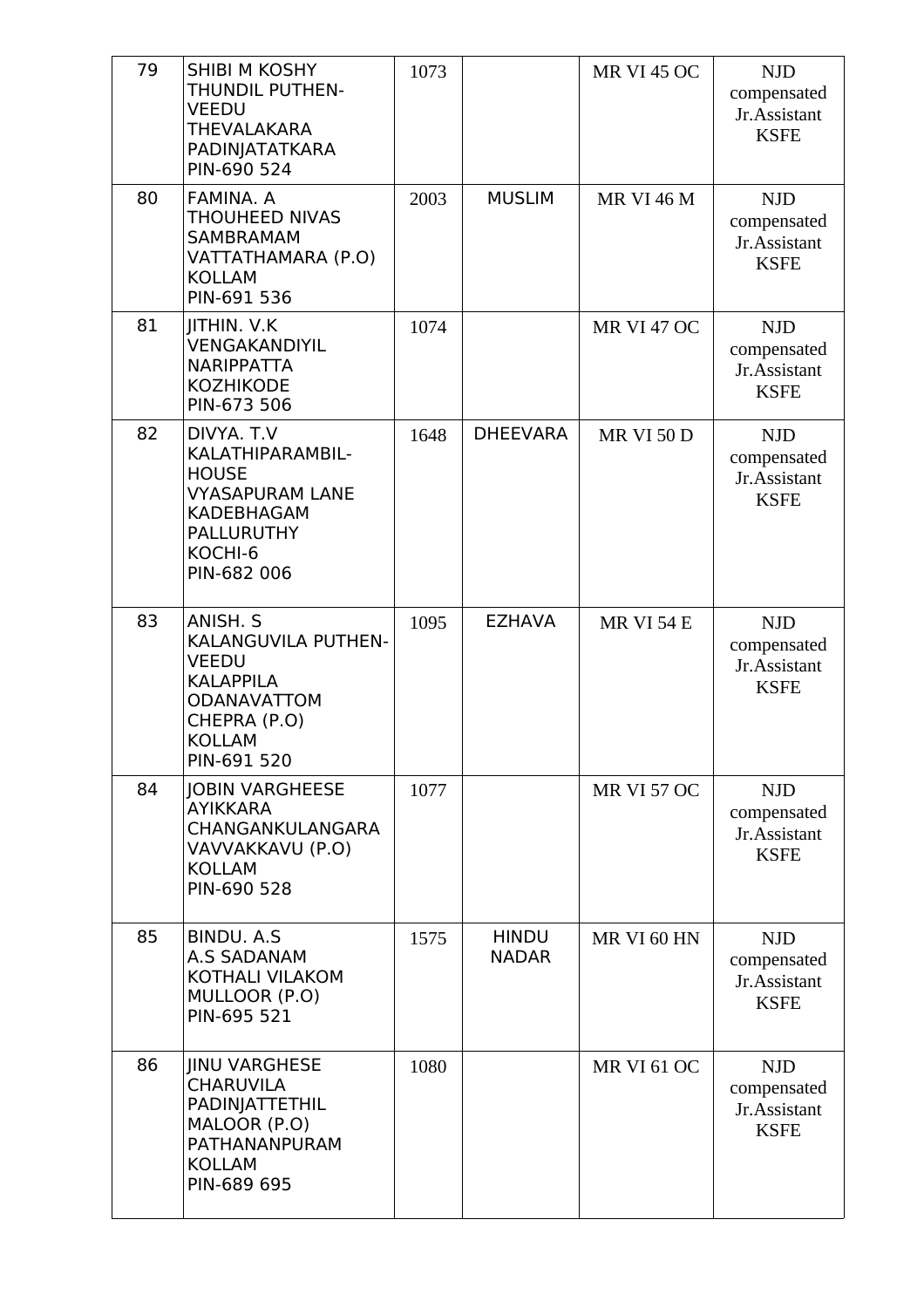| 87 | PRAVEENA, P.K.<br><b>PARAPPURATH</b><br>MULLANKOLLY<br>KARTIKULAM (P.O)<br>WAYANAD<br>PIN-670 646                                  | 1096 | <b>THIYYA</b>   | <b>MR VI 62 E</b>  | <b>NJD</b><br>compensated<br>Jr.Assistant<br><b>KSFE</b> |
|----|------------------------------------------------------------------------------------------------------------------------------------|------|-----------------|--------------------|----------------------------------------------------------|
| 88 | ABDUL RAHEEM. A<br><b>FARHAM</b><br>POOVARASUVILA<br><b>VELLAR</b><br>KOVALAM (P.O)<br><b>TRIVANDRUM</b><br>PIN-695 527            | 2018 | <b>MUSLIM</b>   | <b>MR VI 66 M</b>  | <b>NJD</b><br>compensated<br>Jr.Assistant<br><b>KSFE</b> |
| 89 | <b>SHIBU VARGHESE</b><br><b>CHITTUNDAYIL HOUSE</b><br><b>MOONALAM</b><br><b>ADOOR</b><br>PATHANAMTHITTA<br>PIN-691 523             | 1081 |                 | <b>MR VI 71 OC</b> | <b>NJD</b><br>compensated<br>Jr.Assistant<br><b>KSFE</b> |
| 90 | SHIBINA. S<br>KUZHIYALAKKAL-<br><b>VEEDU</b><br><b>NEAR CRP CAMP</b><br>PALLIPPURAM (P.O)<br><b>TRIVANDRUM</b><br>PIN-695 316      | 2019 | <b>MUSLIM</b>   | <b>MR VI 80 M</b>  | <b>NJD</b><br>compensated<br>Jr.Assistant<br><b>KSFE</b> |
| 91 | JAYASANKAR.K.S<br><b>KOMADATH HOUSE</b><br>SH MOUNT (P.O)<br>KOTTAYAM<br>PIN-686 006                                               | 5099 | <b>VELAN-SC</b> | MR VI 84 SC        | <b>NJD</b><br>compensated<br>Jr.Assistant<br><b>KSFE</b> |
| 92 | GIGI SOOSAN ROSE. R.G<br>TRINITY,<br>HOUSE NO.66<br><b>HILL TOP GARDENS</b><br>KARAKULAM (P.O)<br><b>TRIVANDRUM</b><br>PIN-695 564 | 1085 |                 | <b>MR VI 93 OC</b> | <b>NJD</b><br>compensated<br>Jr.Assistant<br><b>KSFE</b> |
| 93 | SANITHA, B.S.<br>AJI BHAVAN<br><b>EDAVATTOM</b><br><b>VELLIMON (P.O)</b><br><b>KUNDARA</b><br>PIN-691 511                          | 1086 |                 | <b>MR VI 95 OC</b> | <b>NJD</b><br>compensated<br>Jr.Assistant<br><b>KSFE</b> |
| 94 | RENJITH. R<br><b>RENJU NIVAS</b><br>KUTTIKKADU (P.O)<br><b>KADAKKAL</b><br><b>KOLLAM</b><br>PIN-691 536                            | 1088 |                 | MR VII 1 OC        | <b>NJD</b><br>compensated<br>Jr.Assistant<br><b>KSFE</b> |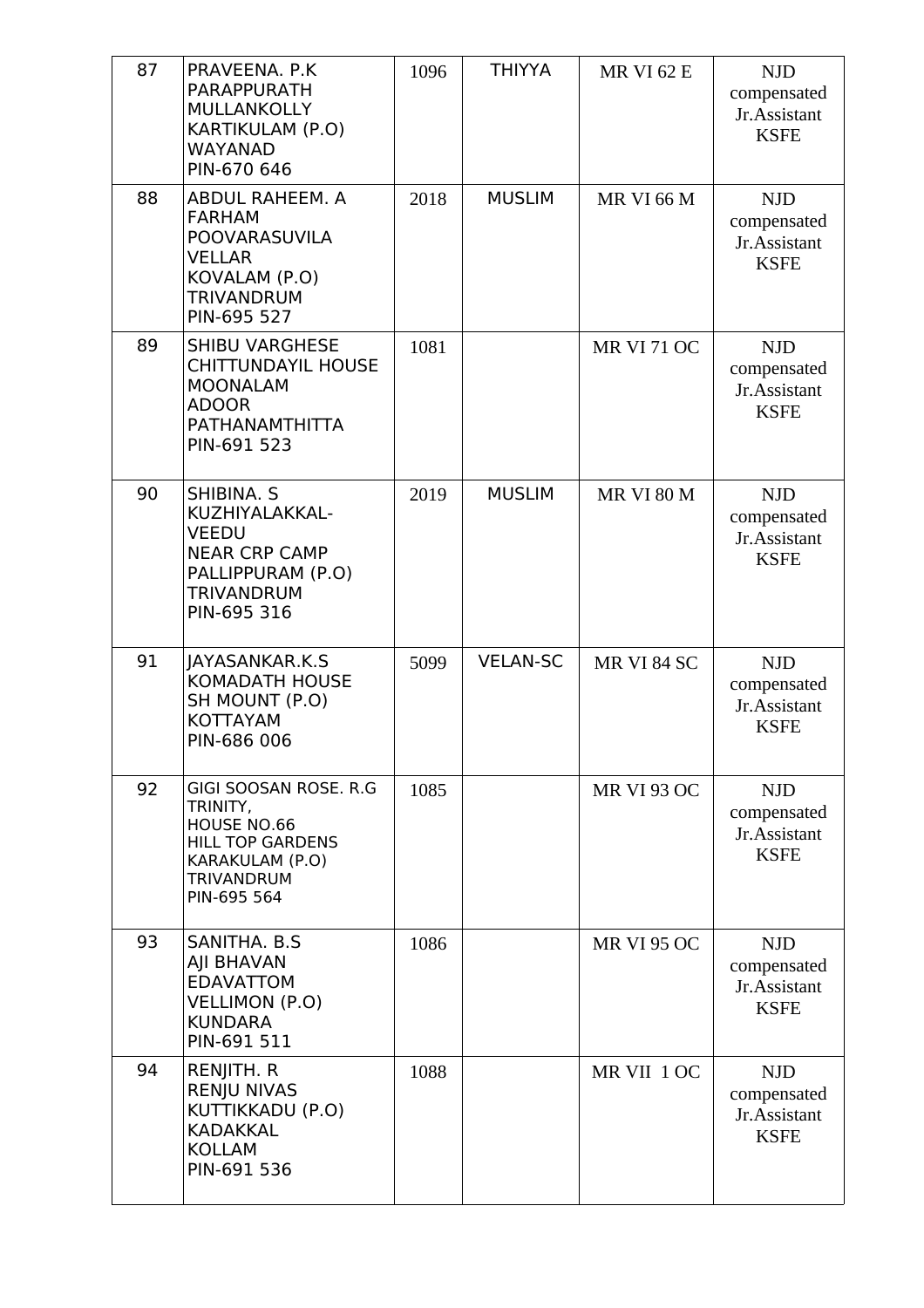| 95  | DHANYA. J<br><b>NANDANAM</b><br><b>JAWAN NAGAR-96</b><br><b>KANNIMELCHERY</b><br>KAVANADU (P.O)<br>KOLLAM-3<br>PIN-691 003             | 1089                  |                               | MR VII 3 OC  | <b>NJD</b><br>compensated<br>Jr.Assistant<br><b>KSFE</b> |
|-----|----------------------------------------------------------------------------------------------------------------------------------------|-----------------------|-------------------------------|--------------|----------------------------------------------------------|
| 96  | AJINA. A.U<br><b>ALUVILA VEEDU</b><br><b>PANANKARA</b><br>VELLAIKADAVU<br>KODUNGANOOR(P.O)<br><b>TRIVANDRUM</b><br>PIN-695 013         | 2068                  | <b>MUSLIM</b>                 | MR VII 6 M   | <b>NJD</b><br>compensated<br>Jr.Assistant<br><b>KSFE</b> |
| 97  | RAJEESHA. T.A<br><b>HILLOCK</b><br>CHERATUKUZHI ROAD<br>MUDUPARAMBA(P.O)<br><b>MALAPPURAM</b><br>PIN-676 509                           | 5148                  | <b>VELAN-SC</b>               | MR VII 12 SC | <b>NJD</b><br>compensated<br>Jr.Assistant<br><b>KSFE</b> |
| 98  | SAJEEV SEBASTIAN<br>MUKKATTUKAVUMKAL<br>SN PURAM(P.O)<br><b>PAMPADY</b><br><b>KOTTAYAM</b><br>PIN-686 502                              | 18 PH<br><b>Blind</b> |                               | 633 PH BLIND | <b>NJD</b><br>compensated<br>Jr.Assistant<br><b>KSFE</b> |
| 99  | JASEELA. A<br>KAYALATTUMMAL-<br><b>HOUSE</b><br>PUNNASSERY (PO)<br><b>KOZHIKODE</b><br>PIN-673 585                                     | 2080                  | <b>MUSLIM</b>                 | MR VII 16 M  | <b>NJD</b><br>compensated<br>Jr.Assistant<br><b>KSFE</b> |
| 100 | OOSHMA. O.K<br><b>OZHUKKOTTUKANDY</b><br><b>KUTTAMBOOR</b><br><b>NARIKKUNI</b><br><b>PUNNASSERY</b><br><b>KOZHIKODE</b><br>PIN-673 585 | 1090                  |                               | MR VII 23 OC | <b>NJD</b><br>compensated<br>Jr.Assistant<br><b>KSFE</b> |
| 101 | <b>AMBILY KRISHNAN</b><br>VELLANKAL<br><b>PUTHENVEEDU</b><br>EZHUMATTOOR(P.O)<br>PATHANAMTHITTA<br>PIN-689 586                         | 5355                  | <b>CHERAMAR-</b><br><b>SC</b> | MR VII 24 SC | <b>NJD</b><br>compensated<br>Jr.Assistant<br><b>KSFE</b> |
| 102 | SULAIKHA BEEVI.A<br><b>NIZAM MANZIL</b><br><b>THEVALAKARA</b><br>POONKULANJI(P.O)<br>PATHANAPURAM<br><b>KOLLAM</b><br>PIN-689 695      | 2081                  | <b>MUSLIM</b>                 | MR VII 26 M  | <b>NJD</b><br>compensated<br>Jr.Assistant<br><b>KSFE</b> |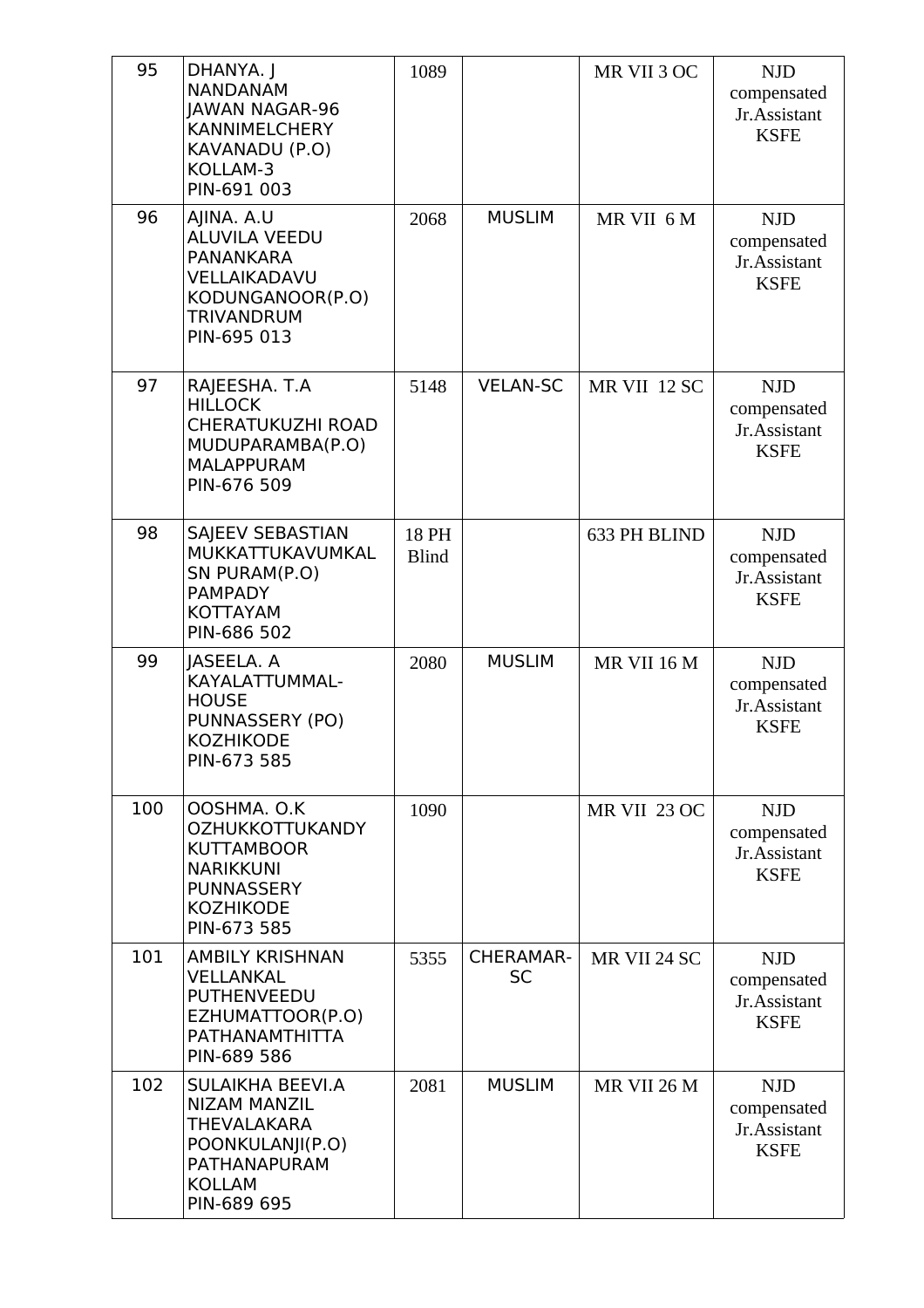| 103 | SOUMYA. S<br><b>SUDHA BHAVAN</b><br><b>AYANTHY</b><br><b>VARKALA</b><br><b>TRIVANDRUM</b><br>PIN-695 141        | 1094           |               | MR VII 33 OC           | <b>NJD</b><br>compensated<br>Jr.Assistant<br><b>KSFE</b> |
|-----|-----------------------------------------------------------------------------------------------------------------|----------------|---------------|------------------------|----------------------------------------------------------|
| 104 | SUBHASH. M<br><b>SUBHASH BHAVANAM</b><br>PATTATHANAM WEST<br>MUKUNDAPURAM(P.O)<br><b>CHAVARA</b><br>PIN-691 585 | 1097           |               | MR VII 35 OC           | <b>NJD</b><br>compensated<br>Jr.Assistant<br><b>KSFE</b> |
| 105 | SOJINA. B<br>KANIYANKANDY HOUSE<br>VANDIKARAN PEEDIKA<br>MAMBA (P.O)<br><b>KANNUR</b><br>PIN-670 611            | 1098           | <b>THIYYA</b> | MR VII 37 OC           | <b>NJD</b><br>compensated<br>Jr.Assistant<br><b>KSFE</b> |
| 106 | RAHANA. C.I<br><b>CHUNDEKAT</b><br>VELLANGALLUR<br>PIN-680 662                                                  | 2094           | <b>MUSLIM</b> | MR VII 46 M            | <b>NJD</b><br>compensated<br>Jr.Assistant<br><b>KSFE</b> |
| 107 | MAYA. S. MOHAN<br><b>NAVARANG</b><br>MANGAD (P.O)<br><b>KOLLAM</b><br>PIN-691 015                               | 15PH<br>Deaf   |               | 666 PH DEAF            | <b>NJD</b><br>compensated<br>Jr.Assistant<br><b>KSFE</b> |
| 108 | NIDHIN. V.P<br>VATHUKKAL<br><b>PARAMBATH</b><br><b>POYILOOR</b><br>KANNUR<br>PIN-670 693                        | 1099           | <b>THIYYA</b> | <b>MR VII 55 OC</b>    | <b>NJD</b><br>compensated<br>Jr.Assistant<br><b>KSFE</b> |
| 109 | DHANYA. K.R<br><b>KOKKALAYIL</b><br><b>CHENGANNUR</b><br><b>CHERIYANAD</b><br><b>ALAPPUZHA</b><br>PIN-689 511   | 1100           | <b>EZHAVA</b> | MR VII 57 OC           | <b>NJD</b><br>compensated<br>Jr.Assistant<br><b>KSFE</b> |
| 110 | TREESA. K.A.<br><b>KALLOOR HOUSE</b><br><b>KAVILNADA</b><br>KOONAMMAVU(P.O)<br><b>ERNAKULAM</b><br>PIN-683 518  | 18 PH<br>Ortho |               | 699 PH<br><b>ORTHO</b> | <b>NJD</b><br>compensated<br>Jr.Assistant<br><b>KSFE</b> |
| 111 | SHAJAHAN. M<br><b>NOUFIYA MANZIL</b><br>MANOORKONAM(P.O)<br><b>TRIVANDRUM</b><br>PIN-695 541                    | 2118           | <b>MUSLIM</b> | MR VII 80 M            | <b>NJD</b><br>compensated<br>Jr.Assistant<br><b>KSFE</b> |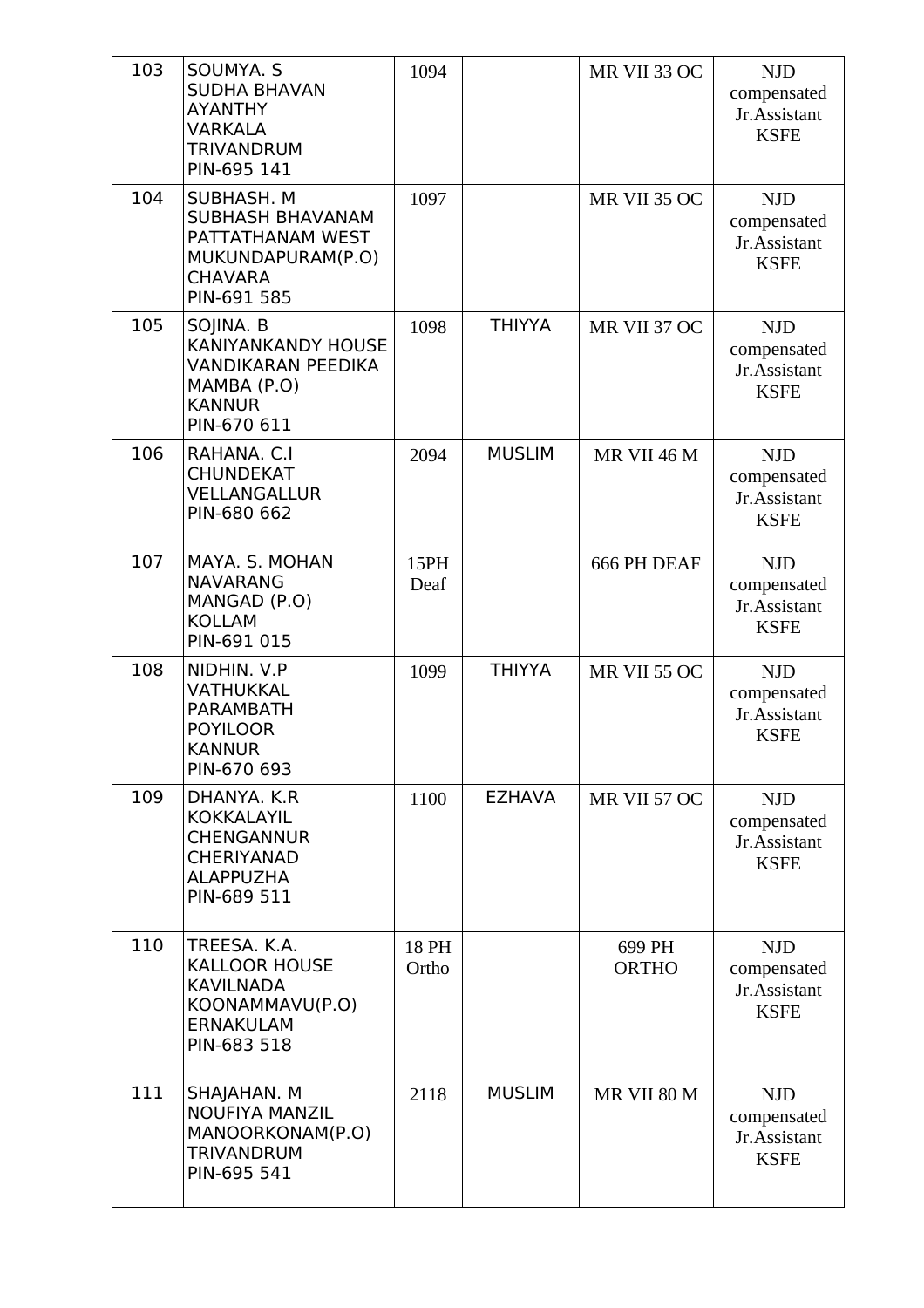| 112 | <b>ABHILASH K ARAVIND</b><br><b>SUMATHI RAMAM</b><br><b>CRA 35 CHADIYARA</b><br>POOJAPPURA<br>PIN-695 012                      | 1103 | <b>EZHAVA</b> | MR VII 82 E   | <b>NJD</b><br>compensated<br>Jr.Assistant<br><b>KSFE</b> |
|-----|--------------------------------------------------------------------------------------------------------------------------------|------|---------------|---------------|----------------------------------------------------------|
| 113 | SOUMYA SUDHAKARAN<br><b>S.S. BHAVAN</b><br><b>IVERKALA</b><br>PUTHANAMPALAM(P.O)<br><b>KOLLAM</b><br>PIN-691 553               | 1107 | <b>EZHAVA</b> | MR VII 98 E   | <b>NJD</b><br>compensated<br>Jr.Assistant<br><b>KSFE</b> |
| 114 | SREEJITH. S<br><b>PULIPRA HOUSE</b><br>KUREEPUZHA (P.O)<br><b>PERINAD</b><br><b>KOLLAM</b><br>PIN-691 604                      | 1104 |               | MR VIII 3 OC  | <b>NJD</b><br>compensated<br>Jr.Assistant<br><b>KSFE</b> |
| 115 | RASNA. K<br><b>GOVIND</b><br>IRUVAPPUZHANAMBRAM<br>PAVANNURMOTTA(P.O)<br><b>KANNUR</b><br>PIN-670 602                          | 1108 |               | MR VIII 5 OC  | <b>NJD</b><br>compensated<br>Jr.Assistant<br><b>KSFE</b> |
| 116 | <b>REMYA. S</b><br><b>SREENILAYAM</b><br><b>VILANGARA</b><br>NELLIKKUNNAM(P.O)<br><b>KOTTARAKKARA</b><br>PIN-691 520           | 1109 |               | MR VIII 7 OC  | <b>NJD</b><br>compensated<br>Jr.Assistant<br><b>KSFE</b> |
| 117 | PRIYANKA. R<br>PRABHA NIVAS<br>VELLOORKUNAM<br>MARKET. P.O<br><b>MUVATTUPUZHA</b><br><b>ERNAKULAM</b><br>PIN-686 673           | 1110 |               | MR VIII 9 OC  | <b>NJD</b><br>compensated<br>Jr.Assistant<br><b>KSFE</b> |
| 118 | LEKSHMY, G.S.<br><b>KUMARI NILAYAM</b><br><b>CHOOZHATTUKOTTA</b><br>MALAYAM (P.O)<br>PIN-695 571                               | 1111 |               | MR VIII 19 OC | <b>NJD</b><br>compensated<br>Jr.Assistant<br><b>KSFE</b> |
| 119 | REJITHA. B.T<br>CHEVIDIKUZHY VEEDU<br><b>NEDUVELI</b><br><b>VEMBAYAM</b><br>KONCHIRA (P.O)<br><b>TRIVANDRUM</b><br>PIN-695 615 | 1112 |               | MR VIII 23 OC | <b>NJD</b><br>compensated<br>Jr.Assistant<br><b>KSFE</b> |
| 120 | ASWATHY. B.S.<br>KOIMADOM NO 4<br><b>CHAVARA</b><br>PUTHUKKADU (P.O)<br>PIN-691 585                                            | 1113 |               | MR VIII 33 OC | <b>NJD</b><br>compensated<br>Jr.Assistant<br><b>KSFE</b> |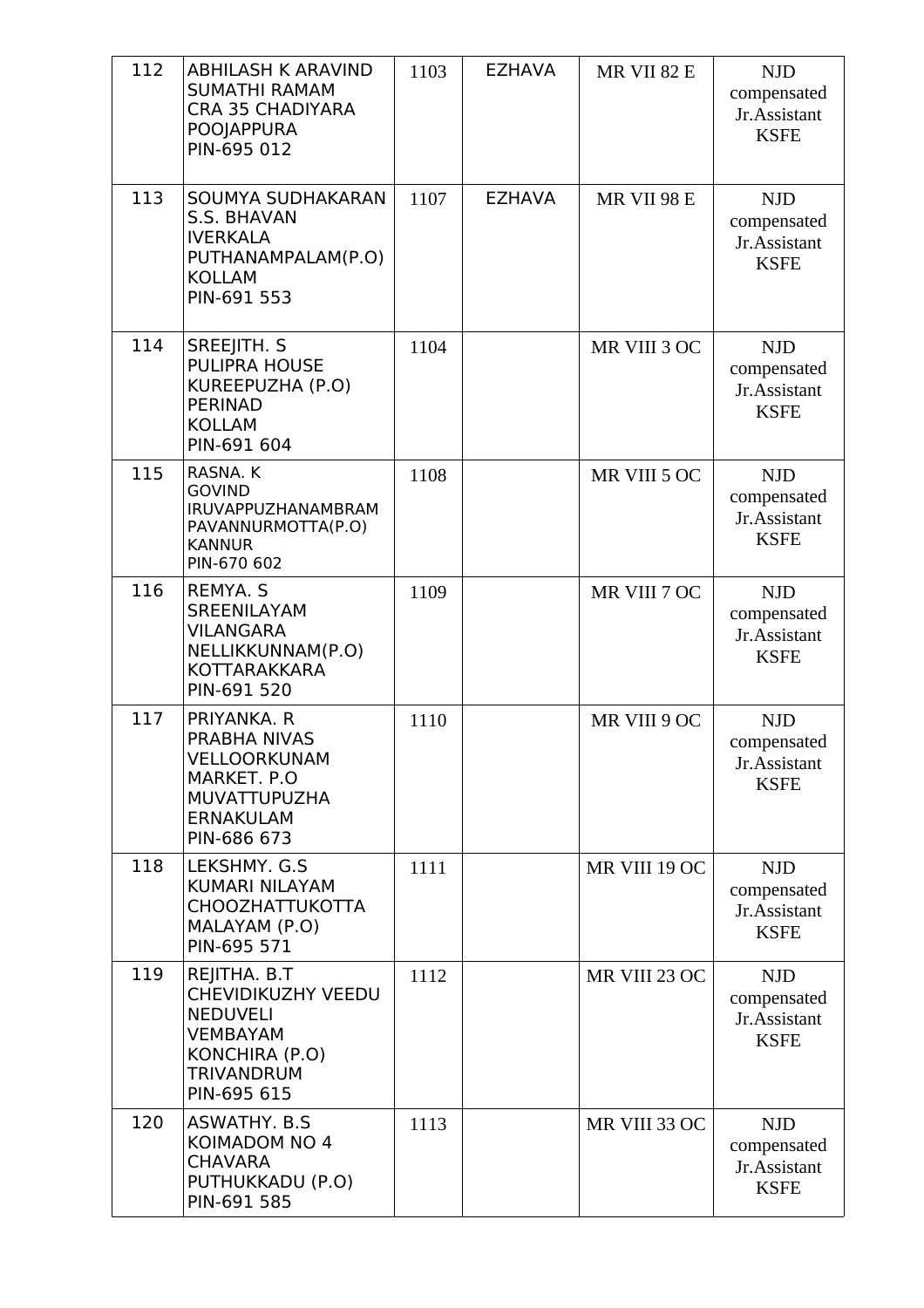| 121 | DHANYA. P<br>POOSHALI HOUSE<br><b>BHOOMIKUTH</b><br>KARULAI (P.O)<br><b>MALAPPURAM</b><br>PIN-679 330                                           | 1114 | <b>THIYYA</b>                                     | MR VIII 35 OC            | <b>NJD</b><br>compensated<br>Jr.Assistant<br><b>KSFE</b> |
|-----|-------------------------------------------------------------------------------------------------------------------------------------------------|------|---------------------------------------------------|--------------------------|----------------------------------------------------------|
| 122 | VIMA. A<br><b>KARIVEETTIL HOUSE</b><br>VARODE (P.O)<br><b>OTTAPALAM</b><br>PIN-679 102                                                          | 1123 | <b>EZHUTHACH</b><br>$AN - OBC$                    | MR VIII 40<br><b>OBC</b> | <b>NJD</b><br>compensated<br>Jr.Assistant<br><b>KSFE</b> |
| 123 | SAM. C<br><b>PONKUNNEL</b><br>PATTITHANAM(P.O)<br><b>KOTTAYAM</b><br>PIN-686 631                                                                | 5429 | <b>CHRISTIAN</b><br><b>CHERAMAR-</b><br><b>OX</b> | MR VIII 48 OX            | <b>NJD</b><br>compensated<br>Jr.Assistant<br><b>KSFE</b> |
| 124 | AJESH. P.M<br><b>PUTHENVEEDU</b><br>THALLAKANAM<br>KANJIKUZHI<br><b>IDUKKI</b><br>PIN-685 606                                                   | 1118 | <b>EZHAVA</b>                                     | MR VIII 58 E             | <b>NJD</b><br>compensated<br>Jr.Assistant<br><b>KSFE</b> |
| 125 | AJEESH. S<br>KUZHIVILA VEEDU<br>MULLANKUNNU<br><b>MANGLAPURAM</b><br>THONNAKKAL (P.O)<br>TRIVANDRUM<br>PIN-695 317                              | 1119 | <b>EZHAVA</b>                                     | MR VIII 61 OC            | <b>NJD</b><br>compensated<br>Jr.Assistant<br><b>KSFE</b> |
| 126 | SHANI, A.S.<br>CHARUVILAVEEDU<br><b>KANNANALLOOR</b><br><b>KOLLAM</b><br>PIN-691 576                                                            | 2119 | <b>MUSLIM</b>                                     | MR VIII 66 M             | <b>NJD</b><br>compensated<br>Jr.Assistant<br><b>KSFE</b> |
| 127 | SANDHYA. V<br><b>NARAYANI NIVAS</b><br><b>SIVAKRISHNAPURAM</b><br><b>CHIRAYINKEEZHU</b><br><b>MUDAPURAM</b><br><b>TRIVANDRUM</b><br>PIN-695 314 | 1322 | <b>VISWAKARMA</b>                                 | MR VIII 70 V             | <b>NJD</b><br>compensated<br>Jr.Assistant<br><b>KSFE</b> |
| 128 | PRIJITHA. K<br>MANNAPARAMBA-<br><b>HOUSE</b><br>PANANGATTIRI(P.O)<br><b>PALAKKAD</b><br>PIN-678 506                                             | 5356 | PARAYAN-<br><b>SC</b>                             | MR VIII 72 SC            | <b>NJD</b><br>compensated<br>Jr.Assistant<br><b>KSFE</b> |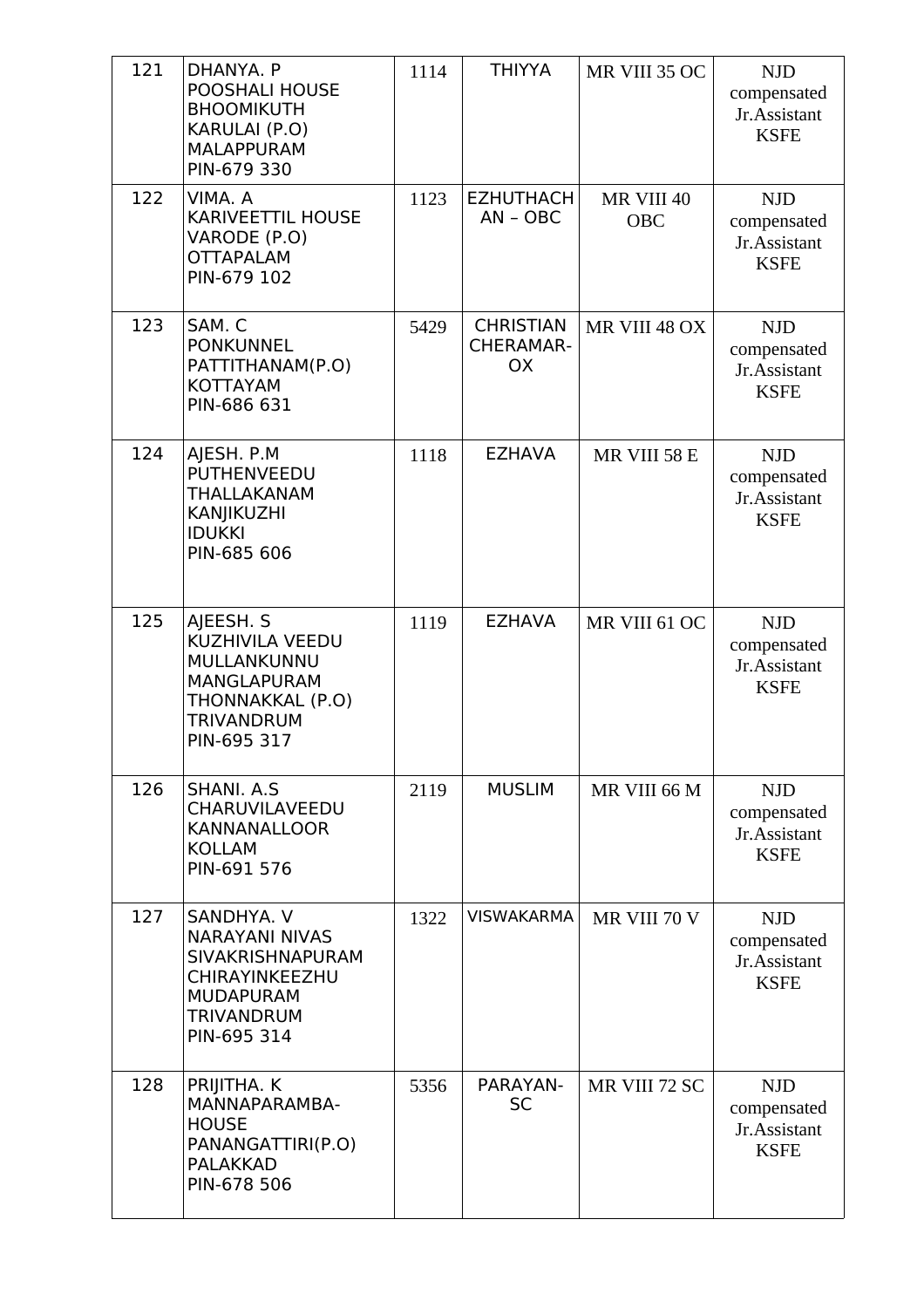| 129 | ANJANA. M.S<br><b>ARUN NIVAS</b><br>CHORANADU<br><b>ANCHAL</b><br>VADAMON(P.O)<br><b>KOLLAM</b><br>PIN-691 306                  | 1120                  | <b>EZHAVA</b>                   | MR VIII 77 OC           | <b>NJD</b><br>compensated<br>Jr.Assistant<br><b>KSFE</b> |
|-----|---------------------------------------------------------------------------------------------------------------------------------|-----------------------|---------------------------------|-------------------------|----------------------------------------------------------|
| 130 | SEENA. H<br><b>MILAD MANZIL</b><br><b>VARIKKIL MUKKU</b><br>MURUKKUMPUZHA(P.O)<br><b>TRIVANDRUM</b><br>PIN-695 302              | 2120                  | <b>MUSLIM</b>                   | MR VIII 86 M            | <b>NJD</b><br>compensated<br>Jr.Assistant<br><b>KSFE</b> |
| 131 | ANU.K<br><b>KOTTAYIL GANGA</b><br>PUNNASSERY (P.O)<br>NARIKKUNI (VIA)<br><b>KOZHIKODE</b><br>PIN-673 585                        | 1130                  | <b>THIYYA</b>                   | MR VIII 88 E            | <b>NJD</b><br>compensated<br>Jr.Assistant<br><b>KSFE</b> |
| 132 | NIYOOSHA. S.S.<br>LEKSHMIVILASAM<br><b>VETTOOR</b><br><b>VARKALA</b><br>PIN-695 312                                             | 19 PH<br><b>Blind</b> |                                 | 833 PH BLIND            | <b>NJD</b><br>compensated<br>Jr.Assistant<br><b>KSFE</b> |
| 133 | ROSY. P.R.<br><b>BAVAKKAT</b><br><b>CHETTIKAD</b><br>PATHIRAPPALLY(P.O)<br><b>ALAPPUZHA</b><br>PIN-688 521                      | 2459                  | <b>LATIN</b><br><b>CATHOLIC</b> | <b>MRIX 22</b><br>LC/AI | <b>NJD</b><br>compensated<br>Jr.Assistant<br><b>KSFE</b> |
| 134 | RAJEEV. M<br><b>CHENAVILA PUTHEN-</b><br><b>VEEDU</b><br><b>KOTTANKARA</b><br>CHANDNATHOPE(P.O)<br><b>KOLLAM</b><br>PIN-691 014 | 1122                  |                                 | MR IX27 OC              | <b>NJD</b><br>compensated<br>Jr.Assistant<br><b>KSFE</b> |
| 135 | SREEJAYA. V<br>MURALIKA(H)22<br>MURIKKAVU WEST<br>YAKKARA<br><b>PALAKKAD</b><br>PIN-678 001                                     | 5373                  | <b>KANAKKAN-</b><br><b>SC</b>   | MR IX32 OC              | <b>NJD</b><br>compensated<br>Jr.Assistant<br><b>KSFE</b> |
| 136 | VIDYA, G<br><b>SREENILAYAM</b><br><b>PANAYMCHERY</b><br>ANCHAL (P.O)<br><b>KOLLAM</b><br>PIN-691 306                            | 1125                  |                                 | MR IX33 OC              | <b>NJD</b><br>compensated<br>Jr.Assistant<br><b>KSFE</b> |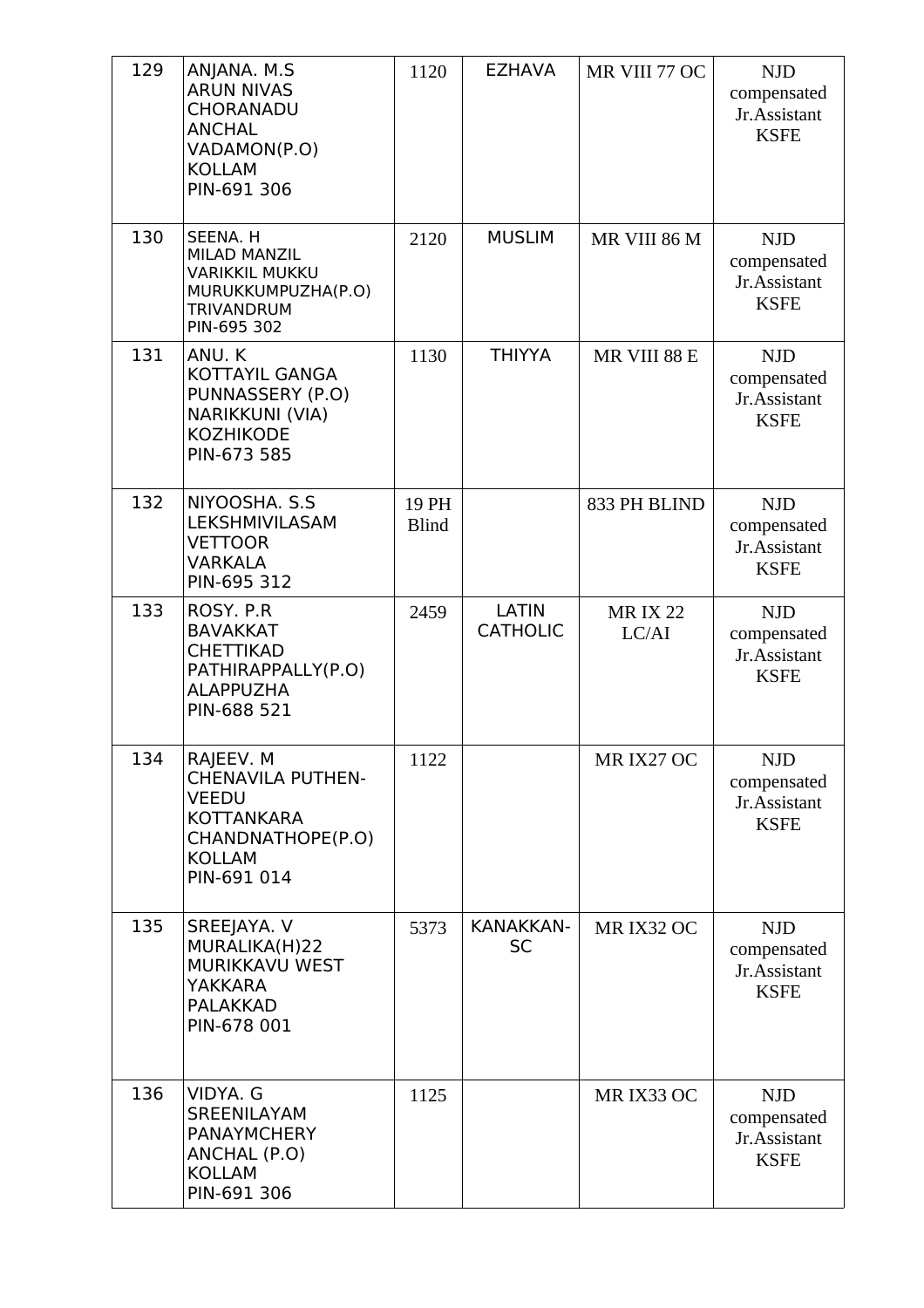| 137 | REJITHA KRISHNAN. R.V<br>R.V. SADANAM<br>KIZHUVILAM<br><b>ATTINGAL</b><br>PARAYATHUKONAM<br>(P.O)<br>PIN-695 104                              | 1127          |                               | MR IX37 OC        | <b>NJD</b><br>compensated<br>Jr.Assistant<br><b>KSFE</b> |
|-----|-----------------------------------------------------------------------------------------------------------------------------------------------|---------------|-------------------------------|-------------------|----------------------------------------------------------|
| 138 | <b>ASWATHY CHANDRAN</b><br><b>MATTATHIL</b><br><b>GOWRICITTY</b><br>UPPUTHODU (P.O)<br><b>IDUKKI</b><br>PIN-685 604                           | 16 PH<br>Deaf |                               | 866 PH DEAF       | <b>NJD</b><br>compensated<br>Jr.Assistant<br><b>KSFE</b> |
| 139 | VIJISHA. V<br><b>VALAPPIL</b><br><b>KANNOOKKARA</b><br><b>VATAKARA</b><br><b>CALICUT</b><br>PIN-673 102                                       | 1776          | MUKKUVA-<br><b>DHEEVARA</b>   | <b>MRIX 50 D</b>  | <b>NJD</b><br>compensated<br>Jr.Assistant<br><b>KSFE</b> |
| 140 | <b>VINOD KUMAR. V</b><br><b>VINOD BHAVAN</b><br>PAZHAVEEDU LANE<br>PERUKAVU (P.O)<br><b>TRIVANDRUM</b><br>PIN-695 573                         | 5395          | MANNAN-SC                     | <b>MRIX 52 SC</b> | <b>NJD</b><br>compensated<br>Jr.Assistant<br><b>KSFE</b> |
| 141 | <b>SOUMYA REMANAN</b><br>R.S. VIHAR<br>MATHRA (P.O)<br><b>PUNALUR</b><br>PIN-691 333                                                          | 1131          |                               | <b>MRIX 57 OC</b> | <b>NJD</b><br>compensated<br>Jr.Assistant<br><b>KSFE</b> |
| 142 | SOUGANDHI. M.B<br>MELETHUMALIL(HOUSE)<br>THRIKKALATHOOR(P.O)<br>ERNAKULAM<br>PIN-683 557                                                      | 1134          | <b>EZHAVA</b>                 | <b>MRIX 62 E</b>  | <b>NJD</b><br>compensated<br>Jr.Assistant<br><b>KSFE</b> |
| 143 | <b>SHAREEKUL ANSAR</b><br><b>AMINA MANZIL</b><br><b>NEAR RAILWAY</b><br><b>STATION</b><br><b>PAYANGADI RS</b><br><b>KANNUR</b><br>PIN-670 358 | 2121          | <b>MUSLIM</b>                 | <b>MRIX 66 M</b>  | <b>NJD</b><br>compensated<br>Jr.Assistant<br><b>KSFE</b> |
| 144 | THULASIDAS. O.B<br><b>OLIPARAMBIL HOUSE</b><br><b>CHENTHURUTHY</b><br>MALAPPALLIPURAM(P.O)<br><b>THRISSUR</b><br>PIN-680 732                  | 1132          | <b>KUDUMBI-</b><br><b>OBC</b> | <b>MRIX 75 OC</b> | <b>NJD</b><br>compensated<br>Jr.Assistant<br><b>KSFE</b> |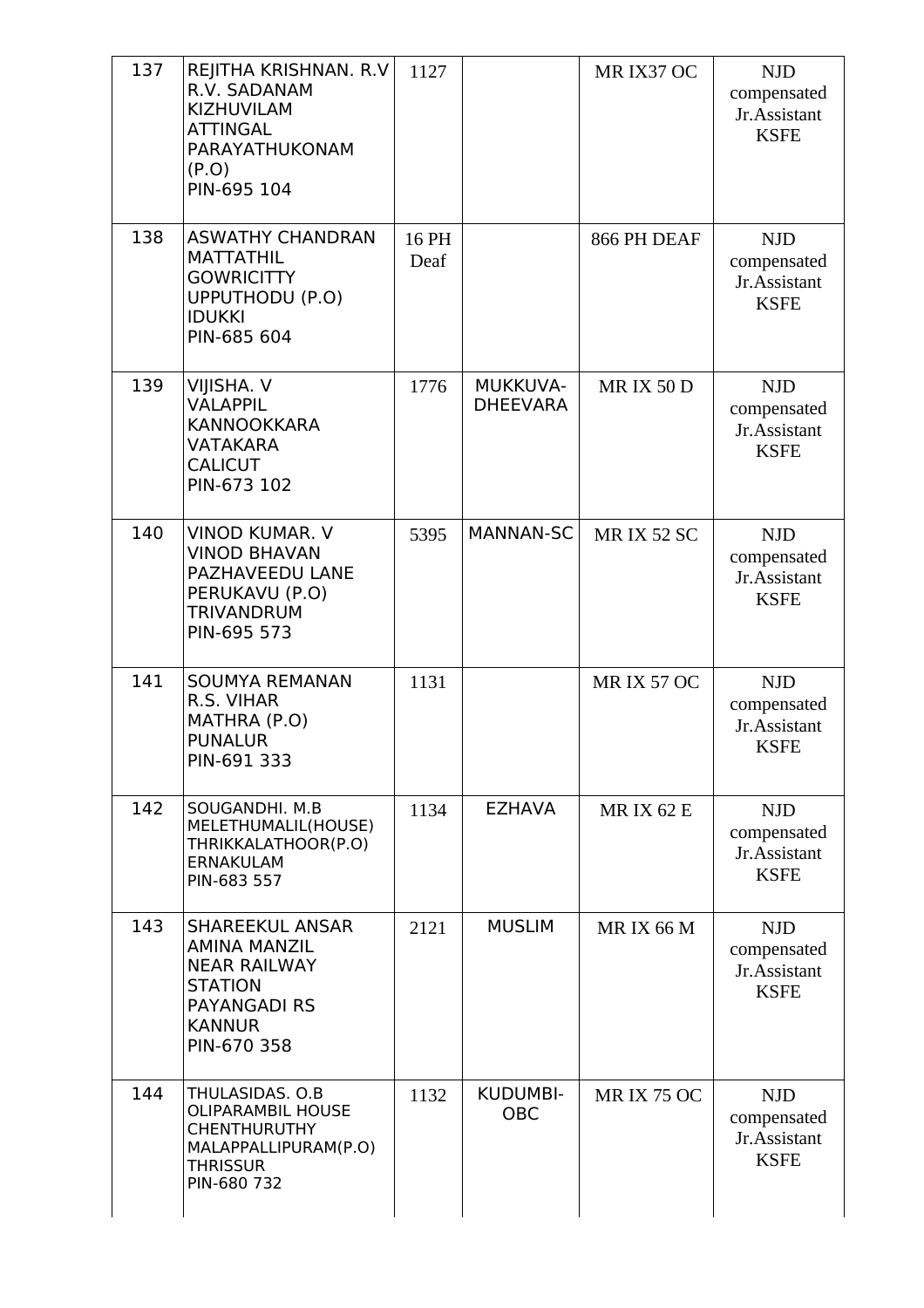| 145 | <b>MEENU JAMES</b><br><b>VETTIKOMBIL</b><br><b>PAMPADY</b><br>PIN-686 502                                       | 1133                  |                               | MRX50C            | <b>NJD</b><br>compensated<br>Jr.Assistant<br><b>KSFE</b> |
|-----|-----------------------------------------------------------------------------------------------------------------|-----------------------|-------------------------------|-------------------|----------------------------------------------------------|
| 146 | LEEMA. V<br>CHIRUKANDOTH-<br><b>HOUSE</b><br><b>AMBILAD</b><br>NIRMALAGIRI(P.O)<br><b>KANNUR</b><br>PIN-670 701 | 20 PH<br><b>Blind</b> |                               | 933 PH BLIND      | <b>NJD</b><br>compensated<br>Jr.Assistant<br><b>KSFE</b> |
| 147 | ANJANA. R.S<br><b>ANJANAM</b><br>VAYYATTE<br>VENJARAMOODU(P.O)<br><b>TRIVANDRUM</b><br>PIN-695 607              | 1144                  | <b>VEERASAIVA</b><br>-OBC     | MRX 10 OBC        | <b>NJD</b><br>compensated<br>Jr.Assistant<br><b>KSFE</b> |
| 148 | SANDHYA, T.K<br><b>THOPPIL HOUSE</b><br>KODANNUR (P.O)<br>PIN-680 563                                           | 5500                  | <b>VETTUVAN-</b><br><b>SC</b> | <b>MR X 12 SC</b> | <b>NJD</b><br>compensated<br>Jr.Assistant<br><b>KSFE</b> |
| 149 | SHINI. M.C<br><b>MANNUMMEL HOUSE</b><br><b>ANTHIKAD (P.O)</b><br><b>THRISSUR</b><br>PIN-680 641                 | 1135                  | <b>EZHAVA</b>                 | <b>MRX 18E</b>    | <b>NJD</b><br>compensated<br>Jr.Assistant<br><b>KSFE</b> |
| 150 | KRISHNAPRASAD.V<br>PULIKKAL HOUSE<br>VITHANASSERY<br><b>VALLANGHY POST</b><br><b>NENMARA</b><br>PIN-678 508     | 1136                  | <b>EZHAVA</b>                 | <b>MR X 25 OC</b> | <b>NJD</b><br>compensated<br>Jr.Assistant<br><b>KSFE</b> |
| 151 | PRADEEJA. P<br><b>KALLIKKAD HOUSE</b><br>KODUNTHIRAPULLY(P.O)<br><b>PALAKKAD</b><br>PIN-678 004                 | 1137                  | <b>EZHAVA</b>                 | MR X 27 OC        | <b>NJD</b><br>compensated<br>Jr.Assistant<br><b>KSFE</b> |
| 152 | JASNA. P<br>POOKKAD HOUSE<br>NARIKKUNI (P.O)<br>PIN-673 585                                                     | 2122                  | <b>MUSLIM</b>                 | <b>MR X 30 M</b>  | <b>NJD</b><br>compensated<br>Jr.Assistant<br><b>KSFE</b> |
| 153 | <b>LEKSHMI S MURALI</b><br><b>LEKSHMI VIHAR</b><br>ADICHANALLOOR(P.O)<br><b>KOLLAM</b><br>PIN-691 573           | 1138                  |                               | <b>MR X 37 OC</b> | <b>NJD</b><br>compensated<br>Jr.Assistant<br><b>KSFE</b> |
| 154 | SREENAMOL. K.G<br><b>KOTTEPPADAVIL</b><br>PULICKALKAVALA(P.O)<br><b>VAZHOOR</b><br>KOTTAYAM<br>PIN-686 515      | 1139                  | <b>EZHAVA</b>                 | <b>MR X 47 OC</b> | <b>NJD</b><br>compensated<br>Jr.Assistant<br><b>KSFE</b> |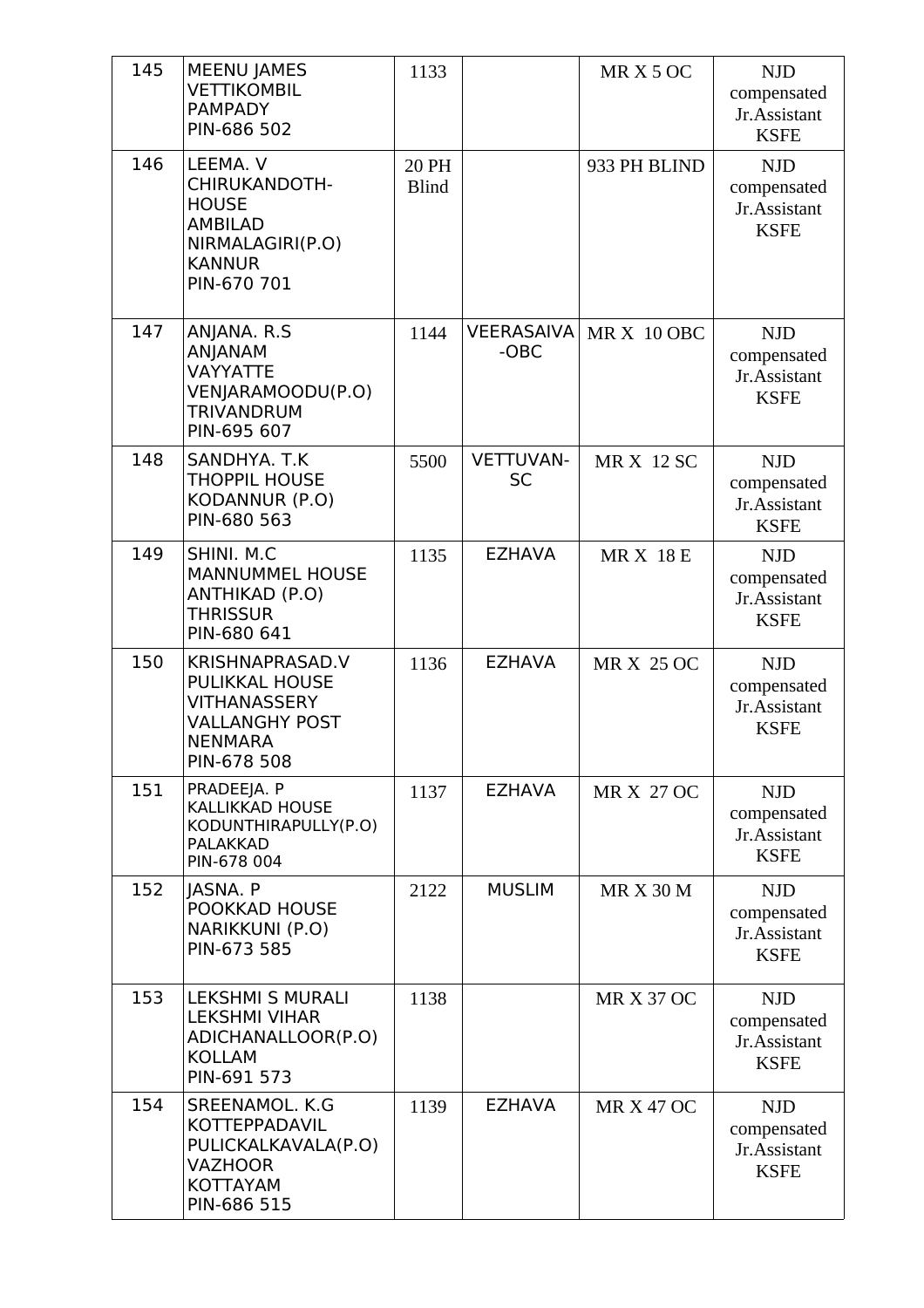| 155 | BILSY. R.K<br><b>EDAVATHANA</b><br><b>MEETHAL</b><br><b>KANNANKARA</b><br><b>CHELANNUR</b><br><b>KOZHIKODE</b><br>PIN-673 616           | 5558 | <b>CHERUMAN-</b><br><b>SC</b> | <b>MR X 52 SC</b> | <b>NJD</b><br>compensated<br>Jr.Assistant<br><b>KSFE</b> |
|-----|-----------------------------------------------------------------------------------------------------------------------------------------|------|-------------------------------|-------------------|----------------------------------------------------------|
| 156 | PRIYANKA. R<br>VELAMKONATHU<br>PLAVILA VEEDU<br><b>THEVARTHOTTAM</b><br>THADICADU(P.O)<br><b>ANCHAL</b><br><b>KOLLAM</b><br>PIN-691 306 | 1140 | <b>EZHAVA</b>                 | <b>MR X 63 OC</b> | <b>NJD</b><br>compensated<br>Jr.Assistant<br><b>KSFE</b> |
| 157 | SAMBATH MOHAN. M<br><b>SOPANAM</b><br>OORUTTAMBALAM(P.O)<br>PIN-695 507                                                                 | 1141 | <b>EZHAVA</b>                 | <b>MR X 65 OC</b> | <b>NJD</b><br>compensated<br>Jr.Assistant<br><b>KSFE</b> |
| 158 | SAJNA SHAJAHAN<br><b>MOOLAKADA</b><br>(MARANIYAKAM)<br><b>ILLIKKAL</b><br>KILIROOR NORTH(P.O)<br><b>KOTTAYAM</b><br>PIN-686 020         | 2125 | <b>MUSLIM</b>                 | <b>MR X 66 M</b>  | <b>NJD</b><br>compensated<br>Jr.Assistant<br><b>KSFE</b> |
| 159 | ANITHA. S<br>VEROORTHEKKATHIL<br>PUTHIYAKAVU<br>KULASHEKARAPURAM<br>KOLLAM<br>PIN-690 544                                               | 5564 | PULAYA-SC                     | <b>MR X 84 SC</b> | <b>NJD</b><br>compensated<br>Jr.Assistant<br><b>KSFE</b> |
| 160 | SUJA. V<br><b>SINDHU BHAVAN</b><br>MUTHANA (P.O)<br>PALAYAMKUNNU<br>VARKALA<br><b>TRIVANDRUM</b><br>PIN-695 146                         | 1142 |                               | <b>MR X 85 OC</b> | <b>NJD</b><br>compensated<br>Jr.Assistant<br><b>KSFE</b> |
| 161 | MUHAMMED ABDUL-<br><b>BASITH</b><br><b>CHAKKIPARAMBAN</b><br>MELE THETTODUVIL<br>PERUVALLUR (P.O)<br>PIN-673 638                        | 2128 | <b>MUSLIM</b>                 | <b>MR X 86 M</b>  | <b>NJD</b><br>compensated<br>Jr.Assistant<br><b>KSFE</b> |
| 162 | <b>SUNITHA S NAIR</b><br><b>SARATH BHAVAN</b><br>KUZHIMATHICADU(P.O)<br><b>KOLLAM</b><br>PIN-691 509                                    | 1143 |                               | <b>MR X 87 OC</b> | <b>NJD</b><br>compensated<br>Jr.Assistant<br><b>KSFE</b> |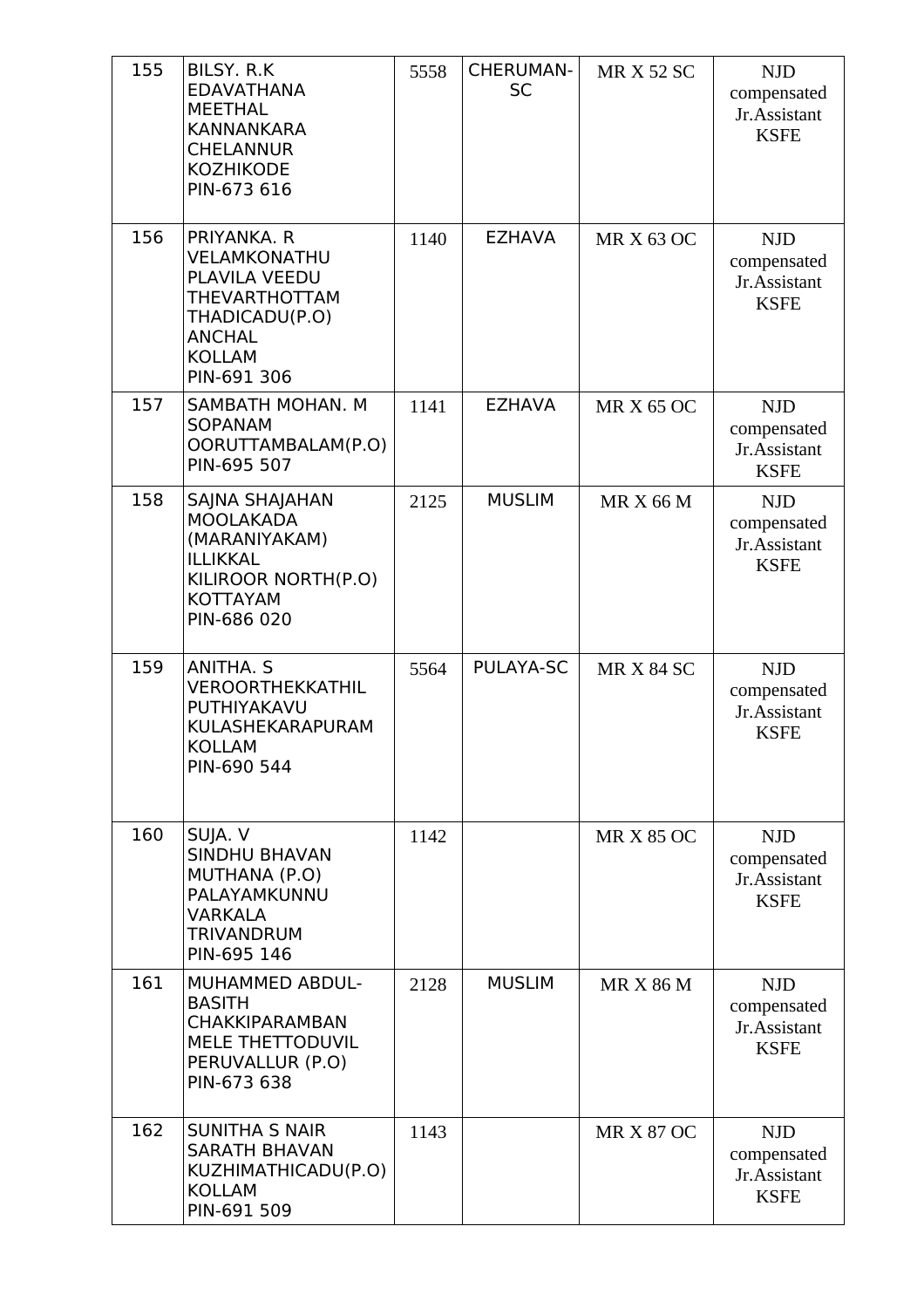| 163 | DARSANA. P.N<br>PAKSHIYIL ILLOM<br>KADAVALLUR (P.O)<br><b>THRISSUR</b><br>PIN-680 543                                             | 1145                  |                               | <b>MR X 89 OC</b>  | <b>NJD</b><br>compensated<br>Jr.Assistant<br><b>KSFE</b> |
|-----|-----------------------------------------------------------------------------------------------------------------------------------|-----------------------|-------------------------------|--------------------|----------------------------------------------------------|
| 164 | MANOJ KUMAR. K<br>THAZHEPURAYIL-<br><b>HOUSE</b><br><b>PUTHUR</b><br><b>THALASSERY</b><br><b>KANNUR</b><br>PIN-670 692            | 1164                  | <b>VANIYAN-</b><br><b>OBC</b> | MR X 90 OBC        | <b>NJD</b><br>compensated<br>Jr.Assistant<br><b>KSFE</b> |
| 165 | <b>VIMAL K CHANDRAN</b><br><b>KANDIRUTHY HOUSE</b><br><b>ARUVAYI</b><br>POST PAZHANJI<br><b>THRISSUR</b><br>PIN-680 542           | 1146                  | <b>EZHAVA</b>                 | <b>MR X 91 OC</b>  | <b>NJD</b><br>compensated<br>Jr.Assistant<br><b>KSFE</b> |
| 166 | NAMITHA. A.K<br>THACHARAKKAVU-<br><b>HOUSE</b><br><b>POOKODE</b><br>PIN-670 691                                                   | 1148                  | <b>THIYYA</b>                 | MR XI 2 E          | <b>NJD</b><br>compensated<br>Jr.Assistant<br><b>KSFE</b> |
| 167 | SUNITHA. M.K<br>KOOTTAKKANI HOUSE<br><b>KOOTTAKKANI</b><br>P.O. PAKKAM<br>PIN-671 316                                             | 21 PH<br><b>Blind</b> |                               | 1033<br>PH BLIND   | <b>NJD</b><br>compensated<br>Jr.Assistant<br><b>KSFE</b> |
| 168 | LIBISHA, K.P.<br><b>KANNIPOYIL HOUSE</b><br>KINALUR (P.O)<br><b>BALUSSERY (VIA)</b><br>PIN-673 621                                | 5630                  | <b>KALLADI-SC</b>             | MR XI 4 SC         | <b>NJD</b><br>compensated<br>Jr.Assistant<br><b>KSFE</b> |
| 169 | ANUSHA. A<br>KALLUVILA PUTHEN-<br><b>VEEDU</b><br>PUTHENAMBALAM(P.O)<br><b>IVERKALA WESTNORTH</b><br><b>KOLLAM</b><br>PIN-691 553 | 1147                  |                               | <b>MR XI 27 OC</b> | <b>NJD</b><br>compensated<br>Jr.Assistant<br><b>KSFE</b> |
| 170 | <b>RESHMI. P</b><br><b>MAPPOTH HOUSE</b><br>MALAPPATTAM (P.O)<br><b>KANNUR</b><br>PIN-670 631                                     | 1150                  | <b>THIYYA</b>                 | <b>MR XI 31 OC</b> | <b>NJD</b><br>compensated<br>Jr.Assistant<br><b>KSFE</b> |
| 171 | ANAND.V.R<br>PATTUNOOL THERUVE<br><b>HOUSE</b><br>BALARAMAPURAM(P.O)<br><b>TRIVANDRUM</b><br>PIN-695 501                          | 5631                  | PULAYA-SC                     | <b>MR XI 52 SC</b> | <b>NJD</b><br>compensated<br>Jr.Assistant<br><b>KSFE</b> |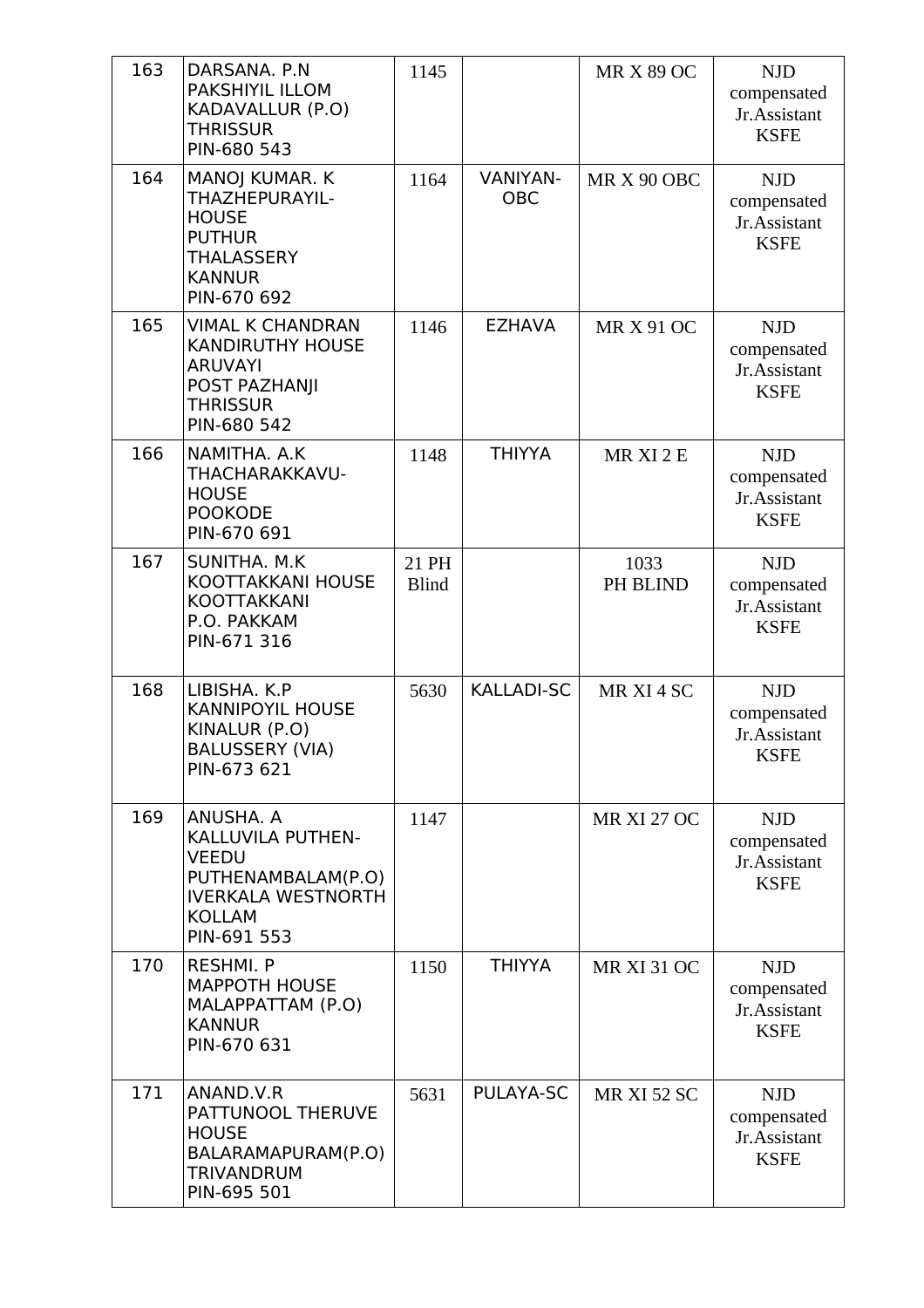| 172 | ANEESHA. A<br><b>NISHANA MANZIL</b><br><b>MANCHIRA</b><br>CHITTUR (P.O)<br><b>PALAKKAD</b><br>PIN-678 101                       | 2131                | <b>MUSLIM</b>                                    | <b>MR XI 56 M</b>  | <b>NJD</b><br>compensated<br>Jr.Assistant<br><b>KSFE</b> |
|-----|---------------------------------------------------------------------------------------------------------------------------------|---------------------|--------------------------------------------------|--------------------|----------------------------------------------------------|
| 173 | RAJITHA. C<br><b>VILAYANCHATHINI-</b><br><b>HOUSE</b><br><b>CHOORKUNNU</b><br>KANNAMBRA (P.O)<br><b>PALAKKAD</b><br>PIN-678 686 | 1151                | <b>EZHAVA</b>                                    | <b>MR XI 59 OC</b> | <b>NJD</b><br>compensated<br>Jr.Assistant<br><b>KSFE</b> |
| 174 | PRATHEESH KUMAR. P<br>PRATHEESH BHAVAN<br>KIZHAKKELA<br>ANAD (P.O)<br>PIN-695 544                                               | 1153                |                                                  | <b>MR XI 61 OC</b> | <b>NJD</b><br>compensated<br>Jr.Assistant<br><b>KSFE</b> |
| 175 | SHAFEEL. C.M.<br><b>CHENNILERI MEETHAL-</b><br><b>HOUSE</b><br>KONOT (P.O)<br><b>KOZHIKODE</b><br>PIN-673 571                   | 2143                | <b>MUSLIM</b>                                    | <b>MR XI 66 M</b>  | <b>NJD</b><br>compensated<br>Jr.Assistant<br><b>KSFE</b> |
| 176 | VISHNU. P.K<br><b>VISHNU BHAVAN</b><br>PULLAMALA<br>THAVALAPPURAM(P.O)<br>KOTTARAKKARA<br><b>KOLLAM</b><br>PIN-691 507          | 1154                |                                                  | <b>MR XI 75 OC</b> | <b>NJD</b><br>compensated<br>Jr.Assistant<br><b>KSFE</b> |
| 177 | SUJITHAMOL. K.S.<br>KATTUPPARAYIL<br><b>HOUSE</b><br>PUNCHAVAYAL (P.O)<br>KOTTAYAM<br>PIN-686 513                               | 28 S/L<br><b>ST</b> | <b>HINDU</b><br><b>MALAI</b><br><b>ARAYAN-ST</b> | <b>MR XI 92 ST</b> | <b>NJD</b><br>compensated<br>Jr.Assistant<br><b>KSFE</b> |
| 178 | SANCHANA. P<br><b>MAMPARAMBIL HOUSE</b><br><b>VELOOR</b><br>KOTTAYAM WEST P.O<br>KOTTAYAM<br>PIN-686 003                        | 1343                | <b>VISWAKARMA</b>                                | <b>MR XI 100 V</b> | <b>NJD</b><br>compensated<br>Jr.Assistant<br><b>KSFE</b> |
| 179 | MANJU. K.G<br><b>KANNANPADATH</b><br><b>HOUSE</b><br><b>CHOTTY</b><br>CHITTADY (P.O)<br>KOTTAYAM<br>PIN-686 524                 | 5713                | SAMBAVAR-<br><b>SC</b>                           | MR XII 4 SC        | <b>NJD</b><br>compensated<br>Jr.Assistant<br><b>KSFE</b> |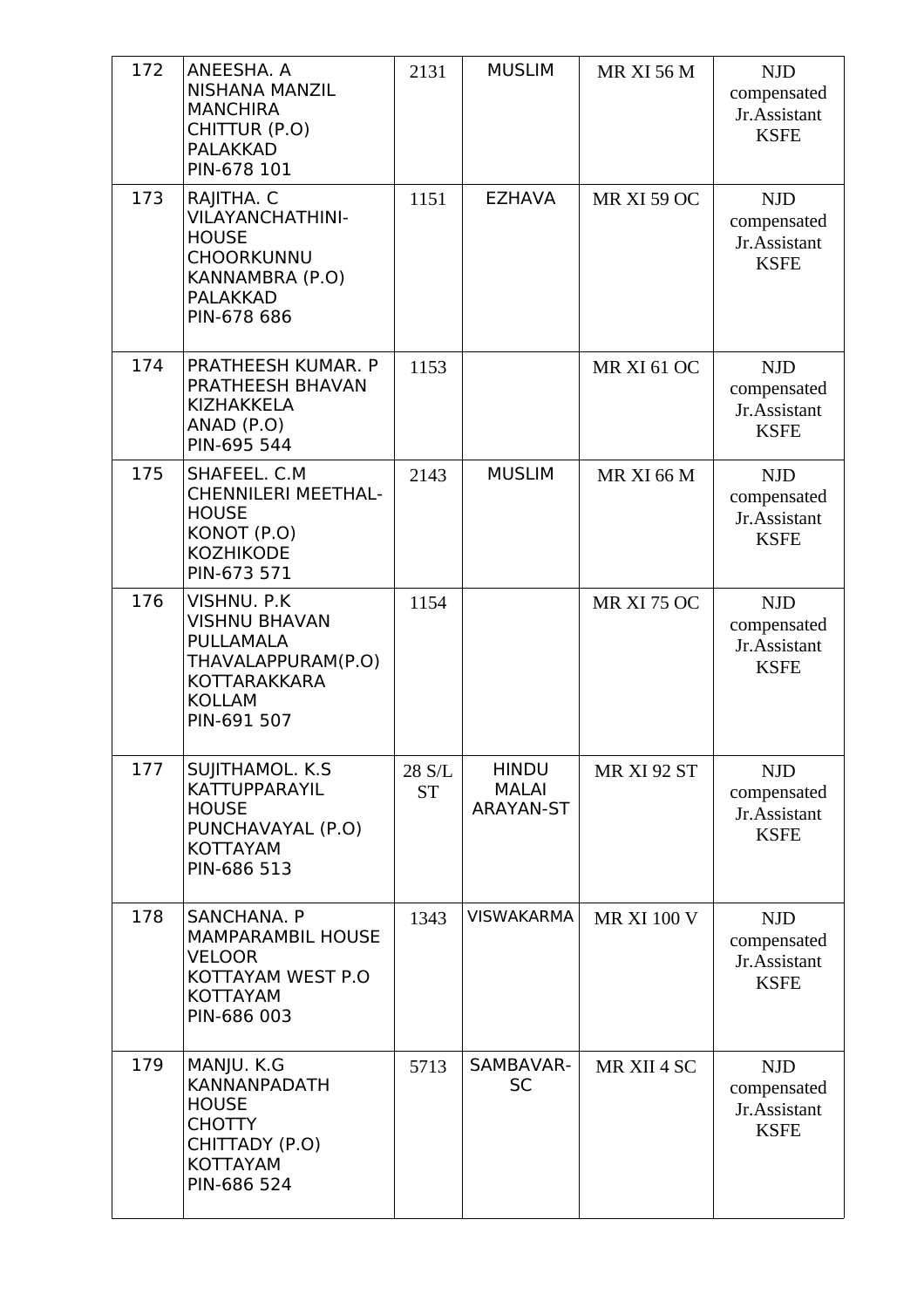| 180 | NIKHILA. P<br>PEEDIKAKKANDY-<br><b>HOUSE</b><br>EENGAYIL PEEDIKA<br>THIRUVANGAD (P.O)<br><b>KANNUR</b><br>PIN-670 103                                              | 1155          | <b>EZHAVA</b>                   | MR XII 7 OC                | <b>NJD</b><br>compensated<br>Jr.Assistant<br><b>KSFE</b> |
|-----|--------------------------------------------------------------------------------------------------------------------------------------------------------------------|---------------|---------------------------------|----------------------------|----------------------------------------------------------|
| 181 | AKHIL RAJ. K.P<br>KATTILAPEEDIKAYIL<br>THALAKKULATHUR(P.O)<br><b>CALICUT</b><br>PIN-673 317                                                                        | 1156          | <b>EZHAVA</b>                   | MR XII 15 OC               | <b>NJD</b><br>compensated<br>Jr.Assistant<br><b>KSFE</b> |
| 182 | JESSY. F<br>PAYANIYIL KIZHAKKATHIL<br>PERINAD<br>MATHILIL (P.O)<br>PIN-691 601                                                                                     | 2476          | <b>LATIN</b><br><b>CATHOLIC</b> | MR XII 22<br>LC/AI         | <b>NJD</b><br>compensated<br>Jr.Assistant<br><b>KSFE</b> |
| 183 | SAVITHA. K<br>MUNDAKANDAM<br><b>CHERUVATHUR POST</b><br><b>KASARAGOD</b><br>PIN-671 313                                                                            | 1158          | <b>THIYYA</b>                   | MR XII 23 OC               | <b>NJD</b><br>compensated<br>Jr.Assistant<br><b>KSFE</b> |
| 184 | PRASEETHA. V.G<br><b>ANJALY HOUSE</b><br><b>CHOOLIPADAM</b><br><b>NOCHIPULLY (P.O)</b><br>MUNDOOR (VIA)<br><b>PALAKKAD</b><br>PIN-678 592                          | 17 PH<br>Deaf |                                 | 1166 PH DEAF               | <b>NJD</b><br>compensated<br>Jr.Assistant<br><b>KSFE</b> |
| 185 | CHITHRA, S.V.<br>ANANDAVILASAM<br><b>VAZHUTHOOR</b><br><b>NEAR TOWN CHURCH</b><br>NEYYATTINKARA<br>PIN-695 121                                                     | 1998          | <b>SIUC NADAR</b>               | MR XII 38<br><b>SIUC N</b> | <b>NJD</b><br>compensated<br>Jr.Assistant<br><b>KSFE</b> |
| 186 | SHAMMI. C.S.<br>NANDANAM, IRA-46<br>NETTAYAM (P.O)<br><b>TRIVANDRUM</b><br>PIN-695 013                                                                             | 1160          | <b>EZHAVA</b>                   | MR XII 41 OC               | <b>NJD</b><br>compensated<br>Jr.Assistant<br><b>KSFE</b> |
| 187 | <b>AMALA DEVI. S.S</b><br>PUTHUVAL PUTHEN<br><b>VEEDU</b><br><b>CHANTHAVILA</b><br><b>KAZHAKKOOTTAM</b><br>SAINIK SCHOOL (P.O)<br><b>TRIVANDRUM</b><br>PIN-695 585 | 1161          | <b>EZHAVA</b>                   | MR XII 51 OC               | <b>NJD</b><br>compensated<br>Jr.Assistant<br><b>KSFE</b> |